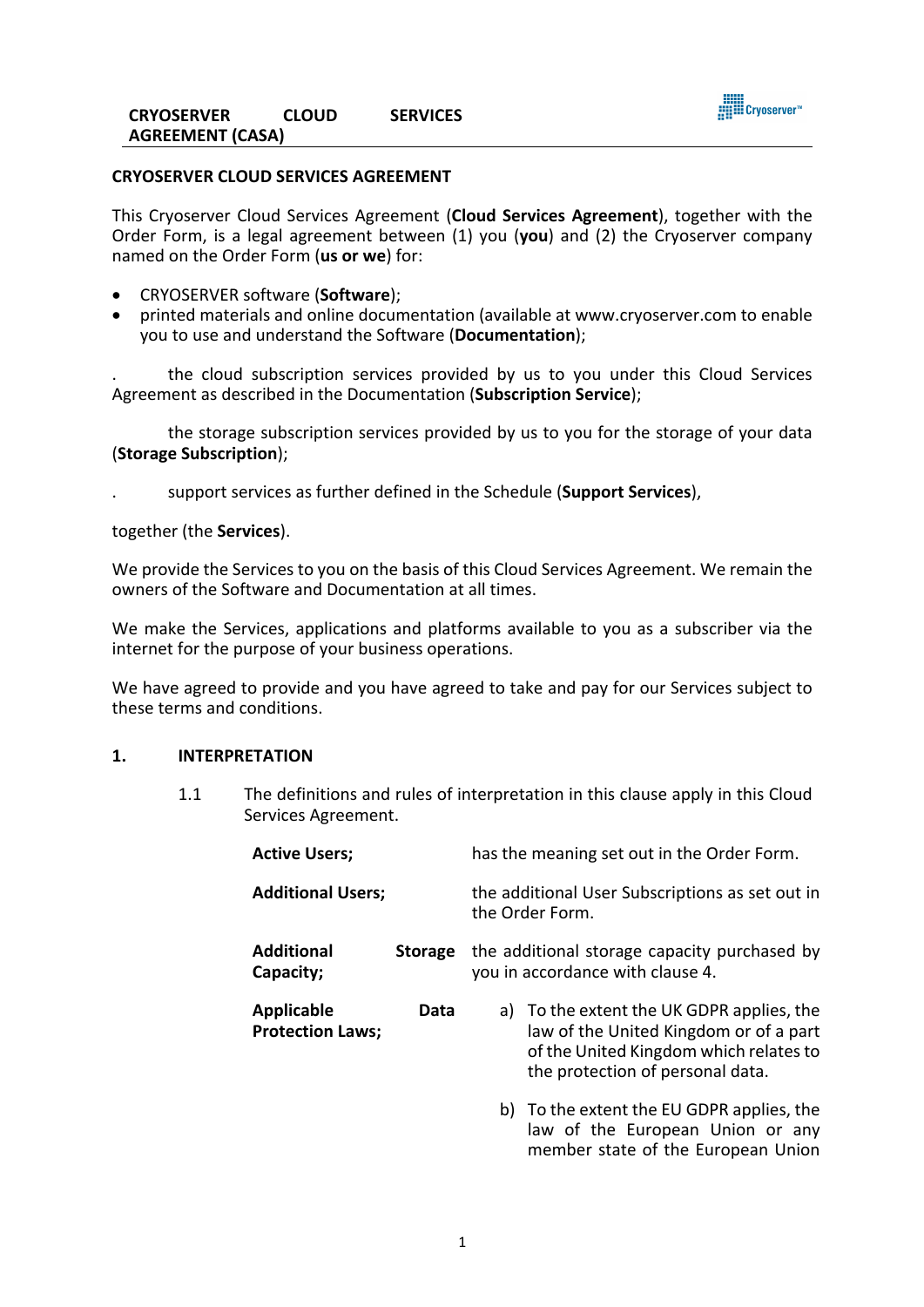| <b>CRYOSERVER</b><br><b>AGREEMENT (CASA)</b> | <b>CLOUD</b>                                      | <b>SERVICES</b> | <b>III Cryoserver™</b>                                                                                                                                                                                                                                                                                                                                                                  |
|----------------------------------------------|---------------------------------------------------|-----------------|-----------------------------------------------------------------------------------------------------------------------------------------------------------------------------------------------------------------------------------------------------------------------------------------------------------------------------------------------------------------------------------------|
|                                              |                                                   |                 | to which we are subject, which relates<br>to the protection of personal data.                                                                                                                                                                                                                                                                                                           |
|                                              | <b>Applicable Laws;</b>                           |                 | To the extent the UK GDPR applies, the<br>a)<br>law of the United Kingdom or of a part<br>of the United Kingdom.                                                                                                                                                                                                                                                                        |
|                                              |                                                   |                 | b) To the extent EU GDPR applies, the law<br>of the European Union or any member<br>state of the European Union to which<br>we are subject.                                                                                                                                                                                                                                             |
|                                              | <b>Business Day;</b>                              |                 | a day other than a Saturday, Sunday or public<br>holiday in England when banks in London are<br>open for business.                                                                                                                                                                                                                                                                      |
|                                              | <b>Confidential Information;</b>                  |                 | information that is proprietary or confidential<br>and is either clearly labelled as such or<br>identified as Confidential Information<br>in i<br>clause 11.5.                                                                                                                                                                                                                          |
|                                              | <b>Customer Data;</b>                             |                 | the data inputted by you or Active Users for<br>the purpose of using the Services, excluding<br><b>Customer Personal Data.</b>                                                                                                                                                                                                                                                          |
|                                              | <b>Customer Personal Data;</b>                    |                 | any personal data which we process in<br>this<br>Cloud<br>connection<br>with<br>Services<br>Agreement, in the capacity of a processor on<br>your behalf.                                                                                                                                                                                                                                |
|                                              | <b>Effective Date;</b>                            |                 | has the meaning set out in the Order Form.                                                                                                                                                                                                                                                                                                                                              |
|                                              | <b>EU GDPR;</b>                                   |                 | the General Data Protection Regulation ((EU)<br>2016/679).                                                                                                                                                                                                                                                                                                                              |
|                                              | Fees;                                             |                 | all fees set out in section 6 of the Order Form<br>and any other fees agreed in writing between<br>us from time to time.                                                                                                                                                                                                                                                                |
|                                              | <b>Initial Subscription Term;</b>                 |                 | the initial subscription term of this Cloud<br>Services Agreement as set out in the Order<br>Form.                                                                                                                                                                                                                                                                                      |
|                                              | <b>Intellectual</b><br>Property<br><b>Rights;</b> |                 | patents, utility models, rights to inventions,<br>copyright and related rights, trade marks and<br>service marks, trade names and domain<br>names, rights in get-up, goodwill and the right<br>to sue for passing off or unfair competition,<br>rights in designs, rights in computer software,<br>database rights, rights to preserve the<br>confidentiality of information (including |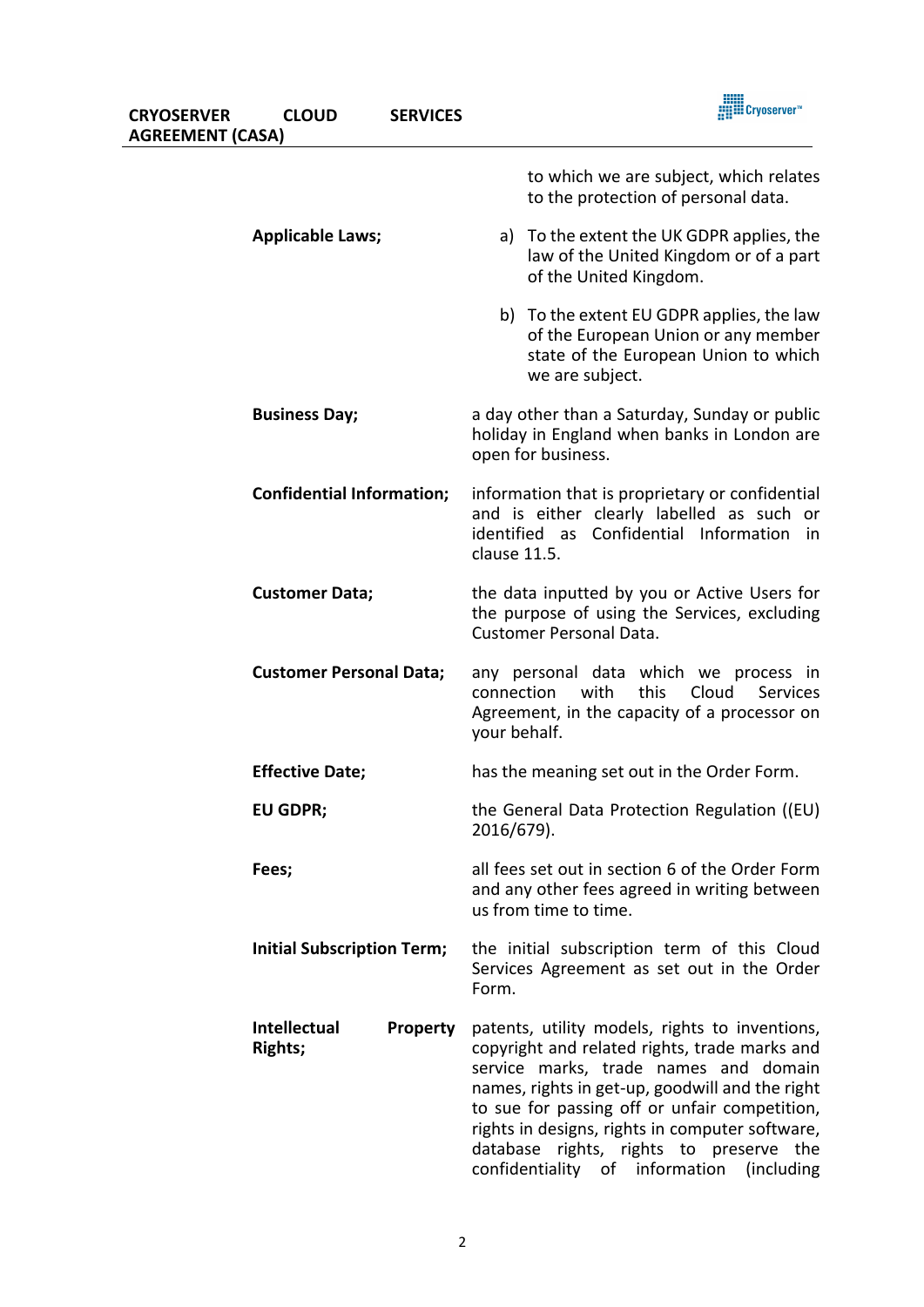| <b>CRYOSERVER</b>       | <b>CLOUD</b> | <b>SERVICES</b> |
|-------------------------|--------------|-----------------|
| <b>AGREEMENT (CASA)</b> |              |                 |

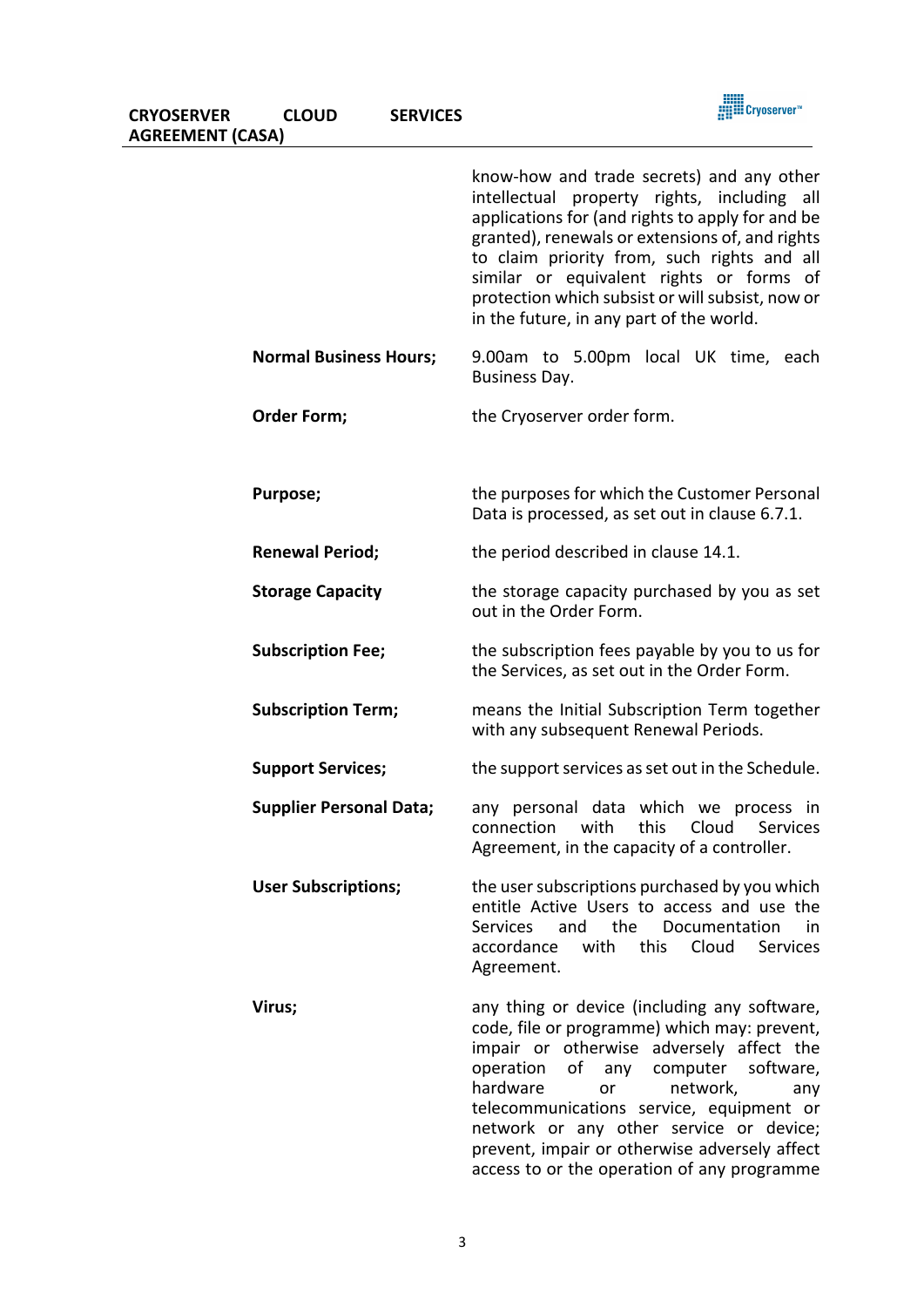

or data, including the reliability of any programme or data (whether by re-arranging, altering or erasing the programme or data in whole or part or otherwise); or adversely affect the user experience, including worms, trojan horses, viruses and other similar things or devices.

- 1.2 Clause and paragraph headings shall not affect the interpretation of this Cloud Services Agreement.
- 1.3 Unless the context otherwise requires, words in the singular shall include the plural and in the plural shall include the singular.

## **2. SUBSCRIPTIONS**

- 2.1 Subject to you purchasing the User Subscriptions in accordance with clause 4.3 and clause 9.1, the restrictions set out in this clause 2 and the other terms and conditions of this Cloud Services Agreement, we hereby grant to you a non-exclusive, non-transferable right to permit the Active Usersto use the Services during the Subscription Term solely for your internal business operations.
- 2.2 In relation to the Active Users, you undertake that:
	- 2.2.1 the maximum number of Active Users that we authorise to access and use the Services shall not exceed the number of User Subscriptions you have purchased from time to time;
	- 2.2.2 you will not allow or suffer any User Subscription to be used by more than one Active User unless it has been reassigned in its entirety to another Active User, in which case the prior Active User shall no longer have any right to access or use the Services;
	- 2.2.3 each Active User shall have the necessary security on their systems to ensure that the Services are held securely;
	- 2.2.4 you shall permit us to audit the Services in order to verify each Active User. Such audit may be conducted no more than once per quarter, at our expense, and this right shall be exercised with reasonable prior notice, in such a manner as not to substantially interfere with your normal conduct of business; and
	- 2.2.5 if any of the audits referred to in clause 2.2.4 reveal that you have underpaid Subscription Fees to us, then without prejudice to our other rights, you shall pay to us an amount equal to such underpayment as calculated in accordance with the prices set out in the contract details within 10 business days of the date of the relevant audit.
- 2.3 In relation to the Storage Subscription, you undertake that: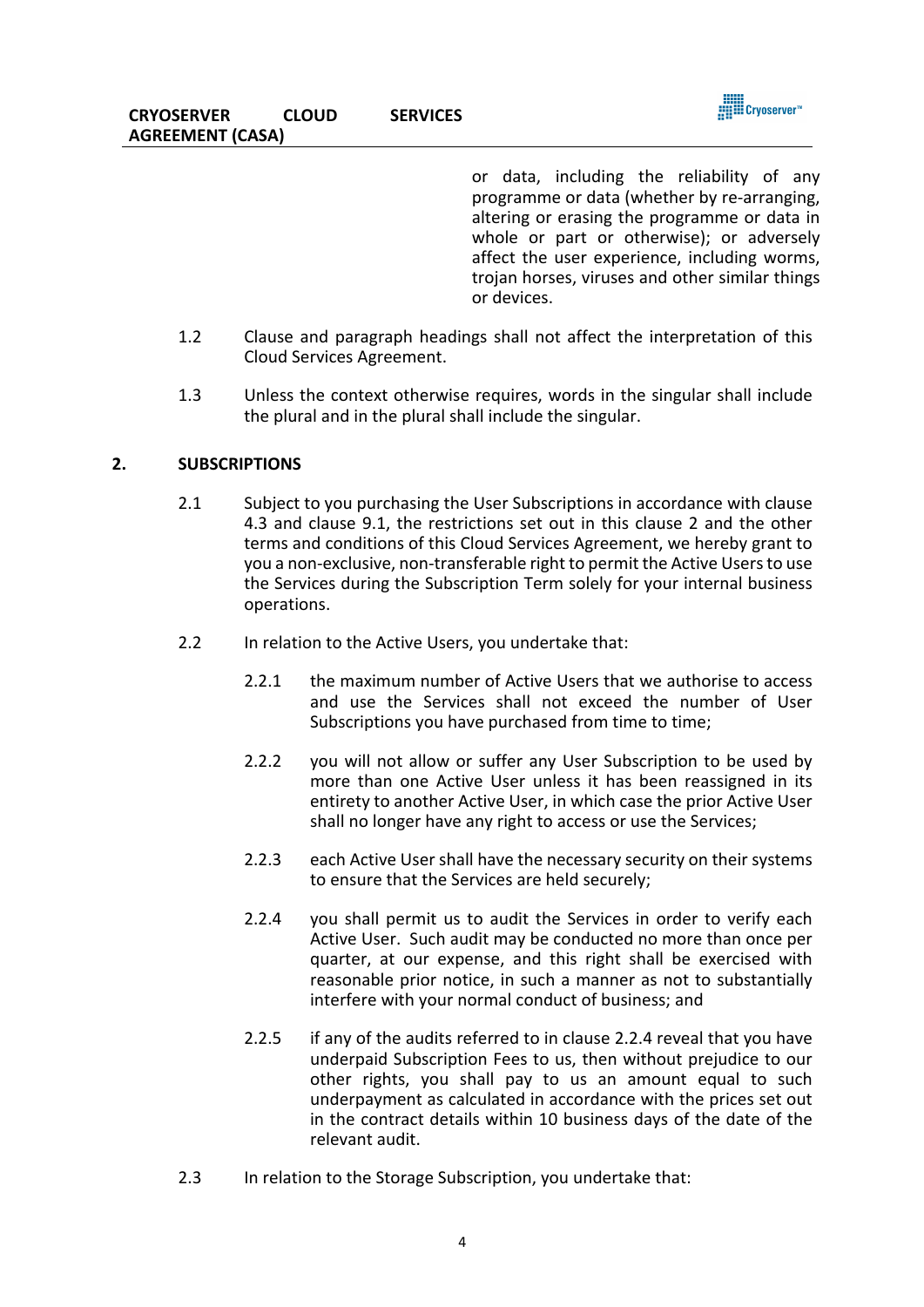- 2.3.1 you have purchased Storage Capacity which is sufficient for both the reasonable needs of your business as at the Effective Date and the duration of the Subscription Term; and
- 2.3.2 where your actual storage usage is equal to or exceeds 90% of the Storage Capacity at any time, you will purchase Additional Storage Capacity in accordance with clause 4.
- 2.4 You shall not access, store, distribute or transmit any Viruses, or any material during the course of your use of the Services that:
	- 2.4.1 is unlawful, harmful, threatening, defamatory, obscene, infringing, harassing or racially or ethnically offensive;
	- 2.4.2 facilitates illegal activity;
	- 2.4.3 depicts sexually explicit images;
	- 2.4.4 promotes unlawful violence;
	- 2.4.5 is discriminatory based on race, gender, colour, religious belief, sexual orientation, disability; or
	- 2.4.6 is otherwise illegal or causes damage or injury to any person or property;

and we reserve the right, without liability or prejudice to our other rights to you, to disable your access to any material that breaches the provisions of this clause.

- 2.5 You shall not:
	- 2.5.1 except as may be allowed by any applicable law which is incapable of exclusion by Cloud Services Agreement between the parties:
		- 2.5.1.1 and except to the extent expressly permitted under this Cloud Services Agreement, attempt to copy, modify, duplicate, create derivative works from, frame, mirror, republish, download, display, transmit, or distribute all or any portion of the Software and/or Documentation (as applicable) in any form or media or by any means; or
		- 2.5.1.2 attempt to reverse compile, disassemble, reverse engineer or otherwise reduce to human-perceivable form all or any part of the Software; or
	- 2.5.2 access all or any part of the Services in order to build a product or service which competes with the Services; or
	- 2.5.3 use the Services to provide services to third parties; or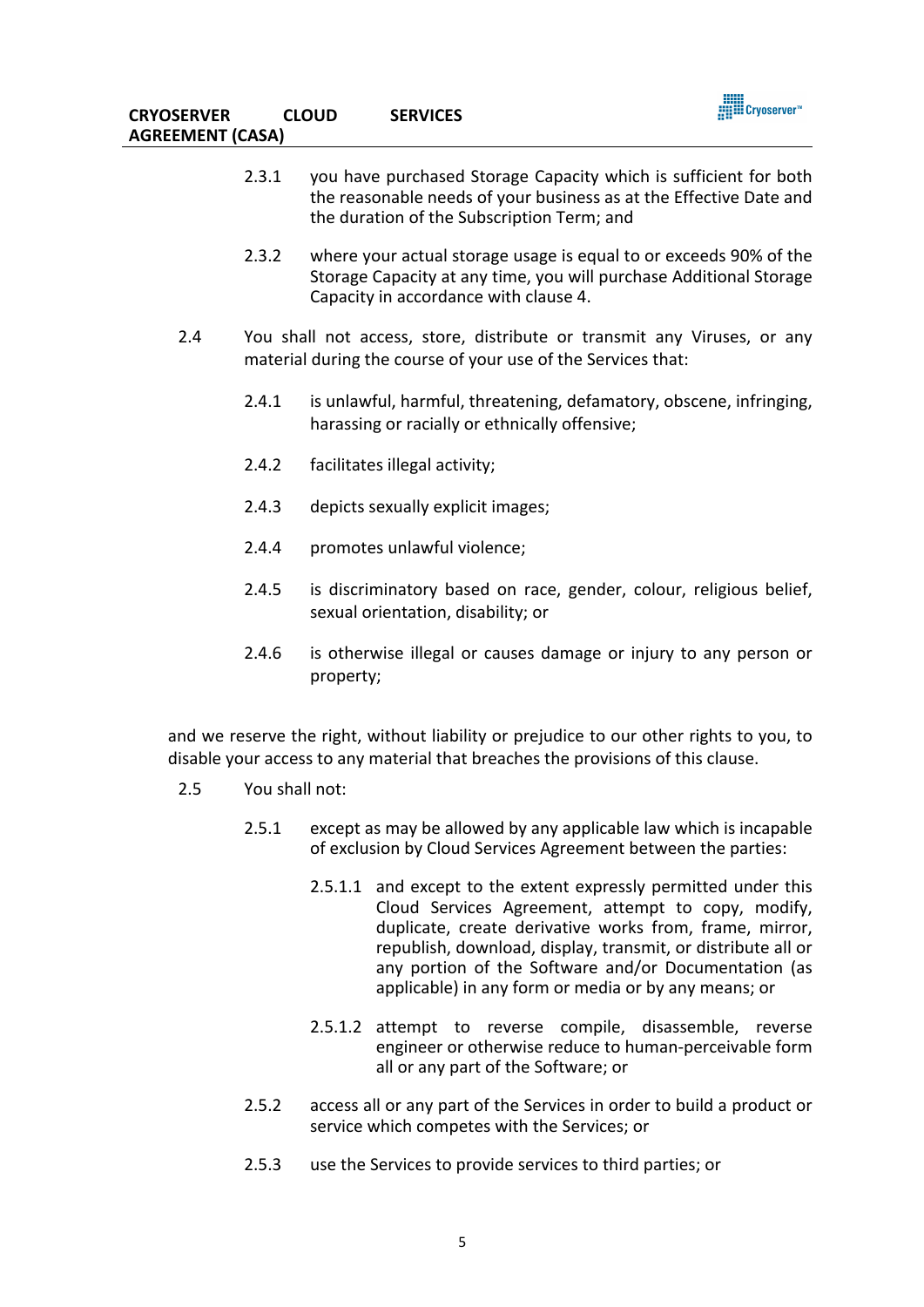

- 2.5.4 subject to clause 20.1, license, sell, rent, lease, transfer, assign, distribute, display, disclose, or otherwise commercially exploit, or otherwise make the Services available to any third party except the Active Users, or
- 2.5.5 attempt to obtain, or assist third parties in obtaining, access to the Services, other than as provided under this clause 2; or
- 2.5.6 introduce or permit the introduction of, any Virus into the Supplier's network and information systems.
- 2.6 You shall use all reasonable endeavours to prevent any unauthorised access to, or use of, the Services and, in the event of any such unauthorised access or use, promptly notify us.
- 2.7 The rights provided under this clause 2 are granted to you only, and shall not be considered granted to any subsidiary or holding company of yours.

# **3. ADDITIONAL USER SUBSCRIPTIONS**

- 3.1 Subject to clause 3.2 and 3.3, you may, from time to time during any Subscription Term, purchase Additional Users in excess of the number of Active Users set out in the Order Form and we shall grant access to the Services to such additional Active Users in accordance with the provisions of this Cloud Services Agreement, as if they were Active Users.
- 3.2 If you wish to purchase Additional Users, you shall notify us in writing. We shall evaluate such request for Additional Users and respond to you with approval or rejection of the request (such approval not to be unreasonably withheld).
- 3.3 If we approve your request to purchase Additional Users, you shall, within 30 days of the date of our invoice, pay to us the relevant fees for such Additional Users as set out in the Order Form and, if such Additional Users are purchased by you part way through the Initial Subscription Term or any Renewal Period (as applicable), such fees shall be pro-rated for the remainder of the Initial Subscription Term or then current Renewal Period (as applicable).

#### **4. ADDITIONAL STORAGE CAPACITY**

- 4.1 Subject to clause 4.2 and clause 4.3, you may, from time to time during any Subscription Term, purchase Additional Storage Capacity in excess of the Storage Capacity set out in the Order Form.
- 4.2 Where such Additional Storage Capacity is:
	- 4.2.1 a result of a storage requirement you have identified, you shall notify us in writing setting out your requirements; or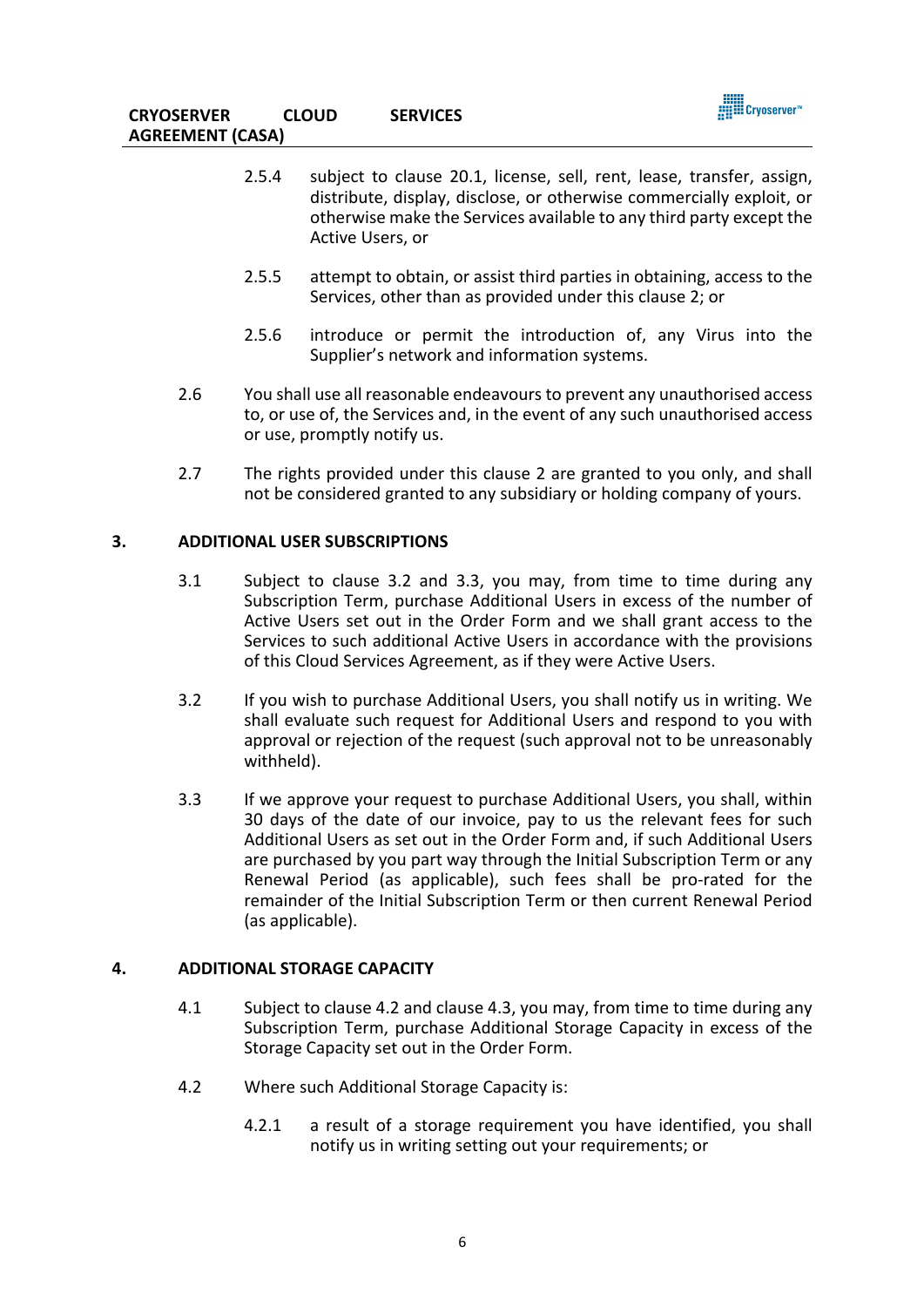

4.2.2 a result of reaching or exceeding the 90% threshold as set out in clause 2.3.2, we shall agree with you the amount of Additional Storage Capacity you will be required to purchase based on your requirements and usage patterns.

> We shall then provide you with a price for the Additional Storage Capacity, which once accepted by you will be followed by our invoice. We can also provide you with our current monthly storage rates if you wish to pay for the Additional Storage Capacity on a month by month basis, subject to our agreement.

4.3 You shall, within 30 days of the date of our invoice, pay to us the relevant fees for such Additional Storage Capacity as set out in the Order Form and, if such Additional Storage Capacity is purchased by you part way through the Initial Subscription Term or any Renewal Period (as applicable), such fees shall be pro-rated for the remainder of the Initial Subscription Term or then current Renewal Period (as applicable) or we shall submit our invoices on a monthly basis as described in clause 4.2.2.

# **5. SERVICES**

- 5.1 We shall, during the Subscription Term, provide the Services and make available them to you on and subject to the terms of this Cloud Services Agreement.
- 5.2 We shall use commercially reasonable endeavours to make the Services available 24 hours a day, seven days a week, except for:
	- 5.2.1 planned maintenance carried out during the maintenance window of 8.00 pm to 5.00 am UK time; and
	- 5.2.2 unscheduled maintenance performed outside Normal Business Hours, provided that we have used reasonable endeavours to give you at least 6 hours' notice in advance,

and during any periods of maintenance we will keep you informed of our progress via the status board.

5.3 We will, as part of the Services and at no additional cost to you, provide you with our Support Services during Normal Business Hours. We may amend the Support Services in our sole and absolute discretion from time to time. You may purchase enhanced support services separately at our then current rates.

## **6. DATA PROTECTION**

6.1 For the purposes of this clause 6, the terms controller, processor, data subject, personal data, personal data breach and processing shall have the meaning given to them in the UK GDPR.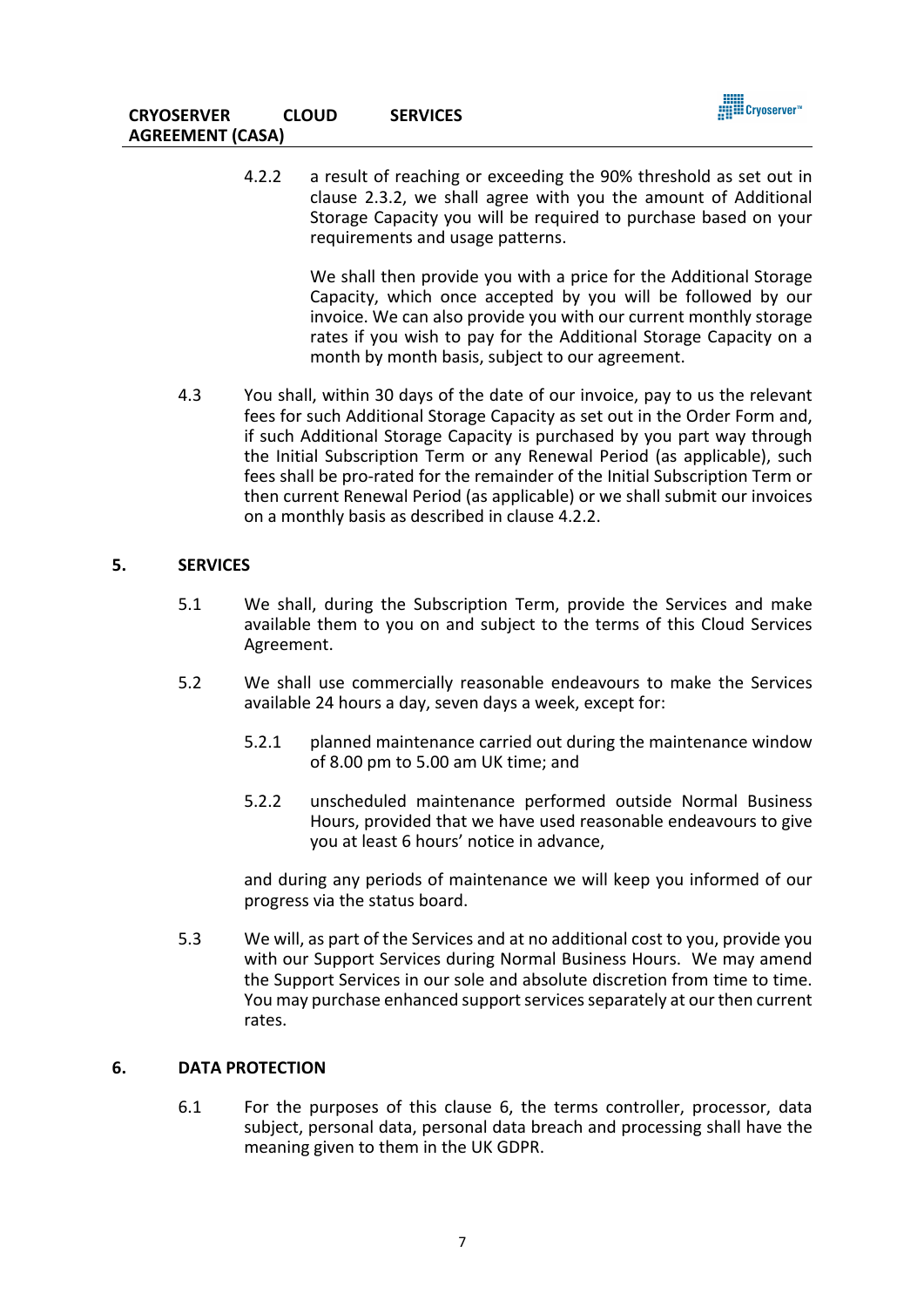

- 6.2 We will both comply with all applicable requirements of Applicable Data Protection Laws. This clause 6 is in addition to, and does not relieve, remove or replace, either of our obligations or rights under Applicable Data Protection Laws.
- 6.3 We shall, in providing the Services, comply with our GDPR statement relating to the privacy and security of your Customer Personal Data available at www.cryoserver.com as may be amended from time to time by us in our sole discretion.
- 6.4 The parties acknowledge that for the purposes of the Applicable Data Protection Laws, you are the data controller and we are the data processor in respect of the Customer Personal Data.
- 6.5 We shall maintain a register setting out the scope, nature and purpose of processing we carry out, the duration of the processing and the types of Personal Data. The parties acknowledge that we shall, in general, not have access to the Customer Personal Data.
- 6.6 Without prejudice to the generality of clause 6.2 , you will ensure that you have all necessary appropriate consents and notices in place to enable lawful transfer of the Supplier Personal Data and Customer Personal Data to us for the duration and purposes of this Cloud Services Agreement.
- 6.7 Without prejudice to the generality of clause 6.2, we shall, in relation to Customer Personal Data:
	- 6.7.1 process that Customer Personal Data only on your written instructions unless we are required by the Applicable Laws to otherwise process that Customer Personal Data. Where we are relying on Applicable Laws as the basis for processing Customer Personal Data, we shall notify you of this before performing the processing required by the Applicable Laws unless those Applicable Laws prohibit us from so notifying you on important grounds of public interest. We shall inform you if, in our opinion, your instructions infringe Applicable Data Protection Laws;
	- 6.7.2 ensure that we have in place appropriate technical and organisational measures, to protect against unauthorised or unlawful processing of Customer Personal Data and against accidental loss or destruction of, or damage to, Customer Personal Data, appropriate to the harm that might result from the unauthorised or unlawful processing or accidental loss, destruction or damage and the nature of the data to be protected, having regard to the state of technological development and the cost of implementing any measures (those measures may include, where appropriate, pseudonymising and encrypting Customer Personal Data, ensuring confidentiality, integrity, availability and resilience of systems and services, ensuring that availability of and access to Customer Personal Data can be restored in a timely manner after an incident, and regularly assessing and evaluating the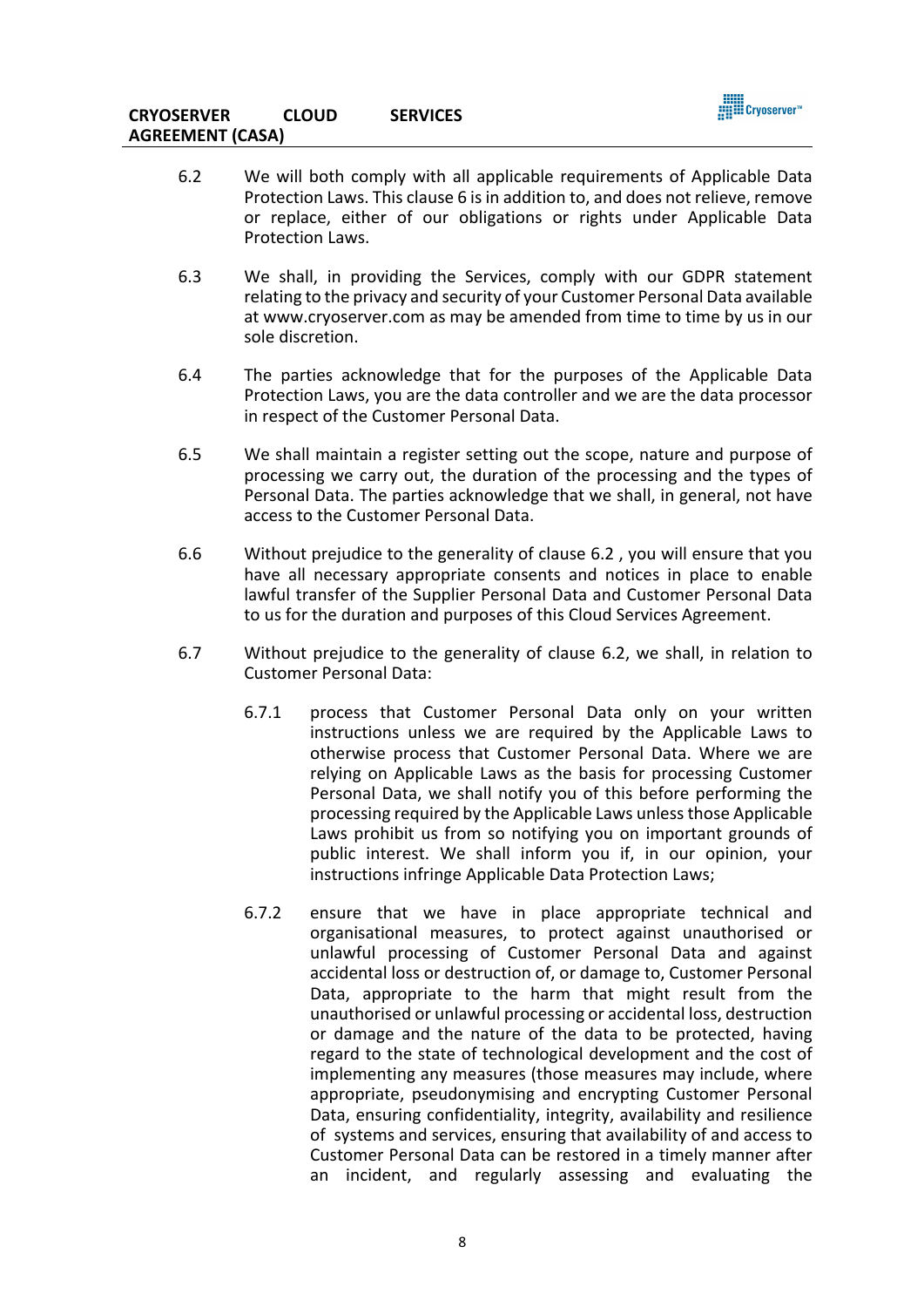

effectiveness of the technical and organisational measures adopted);

- 6.7.3 ensure that all personnel who have access to and/or process Customer Personal Data are obliged to keep the Customer Personal Data confidential; and
- 6.7.4 assist you insofar as this is possible (taking into account the nature of the processing and the information available to us), at your cost and written request, in responding to any request from a data subject and in ensuring compliance with your obligations under Applicable Data Protection Laws with respect to security, breach notifications, impact assessments and consultations with supervisory authorities or regulators;
- 6.7.5 notify you without undue delay on becoming aware of a personal data breach involving the Customer Personal Data;
- 6.7.6 at your written direction, delete or return Customer Personal Data and copies thereof to you on termination of the Cloud Services Agreement unless required by Applicable Law to continue to process that Customer Personal Data. For the purposes of this clause 6.7.6 Customer Personal Data shall be considered deleted where it is put beyond further use by you; and
- 6.7.7 maintain records to demonstrate our compliance with this clause 6 and allow for reasonable audits by you or your designated auditor, for this purpose, on reasonable written notice..
- 6.8 You hereby provide your prior, general authorisation for us to:
	- 6.8.1 appoint processors to process the Customer Personal Data, provided that we:
		- 6.8.1.1 shall ensure that the terms on which it appoints such processors comply with Applicable Data Protection Laws, and are consistent with the obligations imposed on us in this clause 6;
		- 6.8.1.2 shall remain responsible for the acts and omission of any such processor as if they were our acts and omissions;
		- 6.8.1.3 shall inform you of any intended changes concerning the addition or replacement of the processors, thereby giving you the opportunity to object to such changes provided that if you object to the changes provided that if you object to the changes and cannot demonstrate, to our reasonable satisfaction, that the objection is due to an actual or likely breach of Applicable Data Protection Law, you shall indemnify us for any losses, damages, costs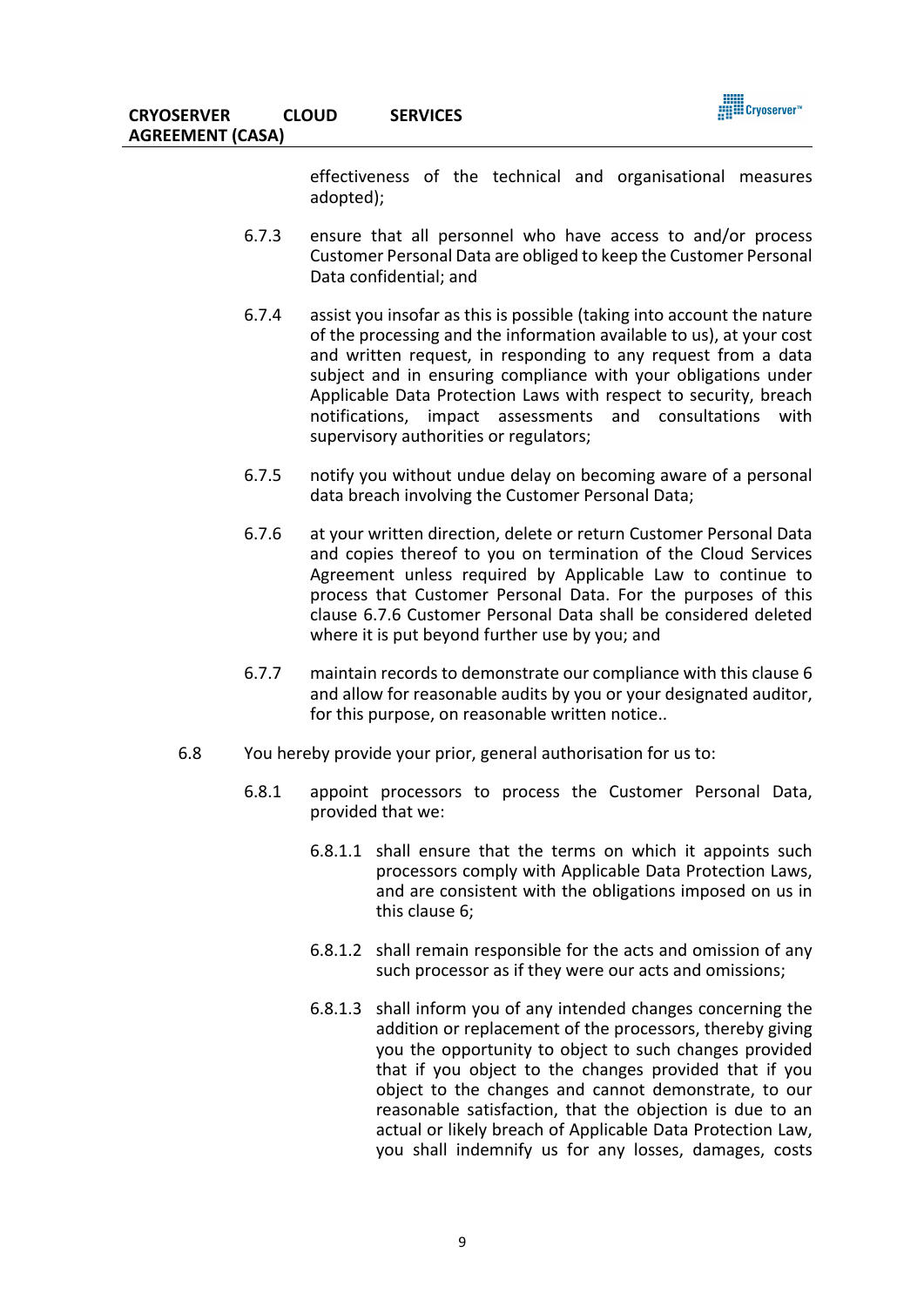(including legal fees) and expenses suffered by us in accommodating the objections.

- 6.8.2 transfer Customer Personal Data outside of the UK as required for the Purpose, provided that the Supplier shall ensure that all such transfers are effected in accordance with Applicable Data Protection Laws. For these purposes, you shall promptly comply with any reasonable request from us, including any request to enter into standard data protection clauses adopted by the EU Commission from time to time (where the EU GDPR applies to the transfer) or adopted by the UK Information Commission from time to time (where the UK GDPR applies to the transfer).
- 6.9 Either of us may, at any time on not less than 30 days' notice, revise clause 6.8.2 by replacing it (in whole or part) with any applicable standard clauses approved by the EU Commission or the UK Information Commissioner's Office or forming part of an applicable certification scheme or code of conduct (**Amended Terms**). Such Amended Terms shall apply when replaced by attachment to this Cloud Services Agreement, but only in respect of such matters which are within scope of the Amended Terms.

# **7. OUR OBLIGATIONS**

- 7.1 We undertake that the Services will be performed substantially in accordance with the Documentation and with reasonable skill and care.
- 7.2 The undertaking at clause 7.1 shall not apply to the extent of any nonconformance which is caused by use of the Services contrary to our instructions, or modification or alteration of the Services by any party other than us or our duly authorised contractors or agents. If the Services do not conform with the foregoing undertaking, we will, at our expense, use all reasonable commercial endeavours to correct any such non-conformance promptly, or provide you with an alternative means of accomplishing the desired performance. Such correction or substitution constitutes your sole and exclusive remedy for any breach of the undertaking set out in clause 7.1. Notwithstanding the foregoing, we:
	- 7.2.1 do not warrant that your use of the Services will be uninterrupted or error-free; or that the Software, Services, Documentation and/or the information obtained by you through the Services will meet your requirements; and
	- 7.2.2 are not responsible for any delays, delivery failures, or any other loss or damage resulting from the transfer of data over communications networks and facilities, including the internet, and you acknowledge that the Services may be subject to limitations, delays and other problems inherent in the use of such communications facilities.
- 7.3 This Cloud Services Agreement shall not prevent us from entering into similar Cloud Services Agreements with third parties, or from independently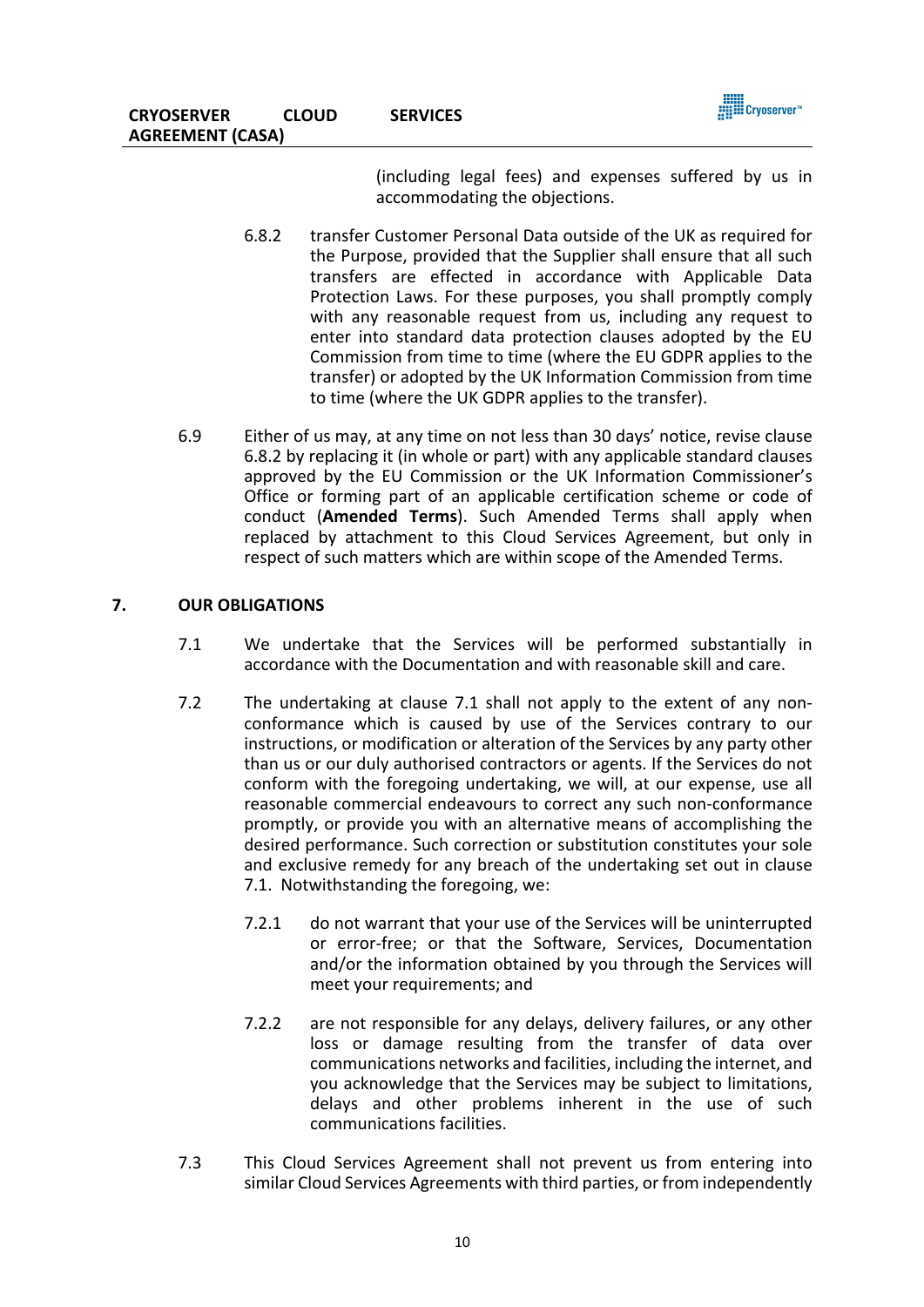

developing, using, selling or licensing documentation, products and/or services which are similar to those provided under this Cloud Services Agreement.

7.4 We warrant that we have and will maintain all necessary licences, consents, and permissions necessary for the performance of its obligations under this Cloud Services Agreement.

#### **8. YOUR OBLIGATIONS**

- 8.1 You shall:
	- 8.1.1 provide us with:
		- 8.1.1.1 all necessary co-operation in relation to this Cloud Services Agreement; and
		- 8.1.1.2 all necessary access to such information as may be required by us:

in order to provide the Services, including but not limited to Customer Data, security access information and configuration services;

- 8.1.2 comply with all applicable laws and regulations with respect to your activities under this Cloud Services Agreement;
- 8.1.3 carry out all other responsibilities set out in this Cloud Services Agreement in a timely and efficient manner. In the event of any delays in your provision of such assistance as agreed by the parties, we may adjust any agreed timetable or delivery schedule as reasonably necessary;
- 8.1.4 ensure that the Active Users use the Services in accordance with the terms and conditions of this Cloud Services Agreement and shall be responsible for any Active User's breach of this Cloud Services Agreement;
- 8.1.5 obtain and shall maintain all necessary licences, consents, and permissions necessary for us, our contractors and agents to perform our obligations under this Cloud Services Agreement, including without limitation the Services;
- 8.1.6 ensure that your network and systems comply with the relevant specifications provided by us from time to time; and
- 8.1.7 be solely responsible for procuring and maintaining your network connections and telecommunications links from your systems to our data centres, and all problems, conditions, delays, delivery failures and all other loss or damage arising from or relating to your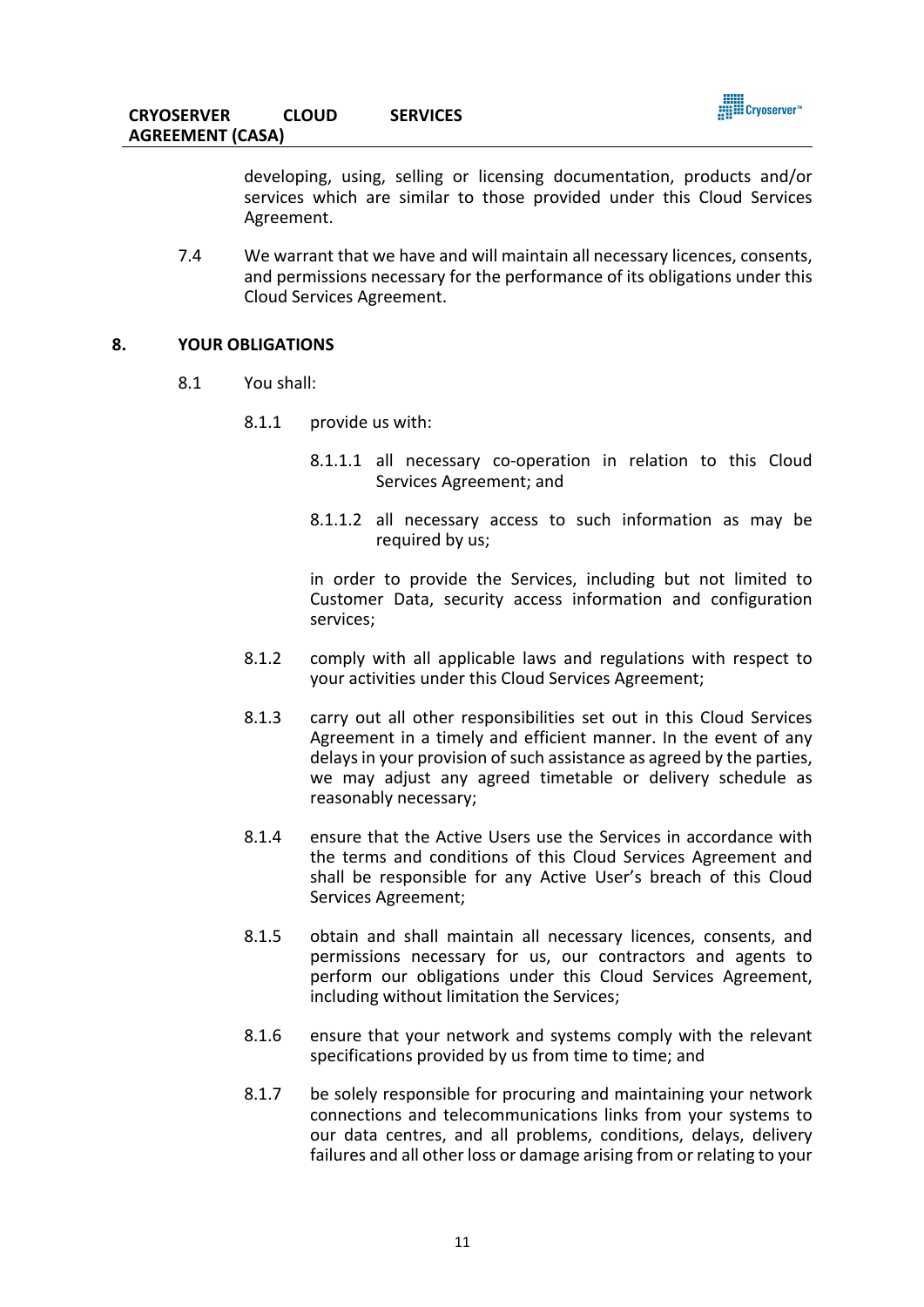

network connections or telecommunications links or caused by the internet.

8.2 You shall own all right, title and interest in and to all of the Customer Data that is not personal data and shall have sole responsibility for the legality, reliability, integrity, accuracy and quality of all such Customer Data. In the event of any loss or damage to Customer Data, your sole and exclusive remedy shall be for us to use reasonable commercial endeavours to restore the lost or damaged Customer Data from the latest back-up of such Customer Data maintained by us in accordance with our archiving procedure. We shall not have access to Customer Data, (save where we are granted specific access by you) and therefore we shall not be responsible for any loss, destruction, alteration or disclosure of Customer Data caused by any third party.

# **9. FEES**

- 9.1 You shall pay the Fees in accordance with this clause 9.
- 9.2 You shall on the Effective Date provide to us approved purchase order information acceptable to us and any other relevant valid, up-to-date and complete contact and billing details and, if you provide:
	- 9.2.1 approved purchase order information to us, we shall invoice you either:
		- 9.2.1.1 on the Effective Date for the Fees payable in respect of the Initial Subscription Term and subject to clause 14.1, thereafter annually for the Fees payable in respect of the Renewal Period; or in the manner set out in the Order Form,

and you shall pay each invoice within 30 days after the date of such invoice.

- 9.3 Where additional Services or products are requested during the Subscription Term, we will send you an invoice for the associated Fees. You are required to pay all such invoices within 30 days of the date of such invoice.
- 9.4 If we have not received payment within 14 days after the due date, and without prejudice to any other rights and remedies of ours:
	- 9.4.1 we may, without liability to you, disable your password, account and access to all or part of the Services and we shall be under no obligation to provide any or all of the Services while the invoice(s) concerned remain unpaid; and
	- 9.4.2 interest shall accrue on a daily basis on such due amounts at an annual rate equal to 4% over the then current base lending rate of Royal Bank of Scotland from time to time, commencing on the due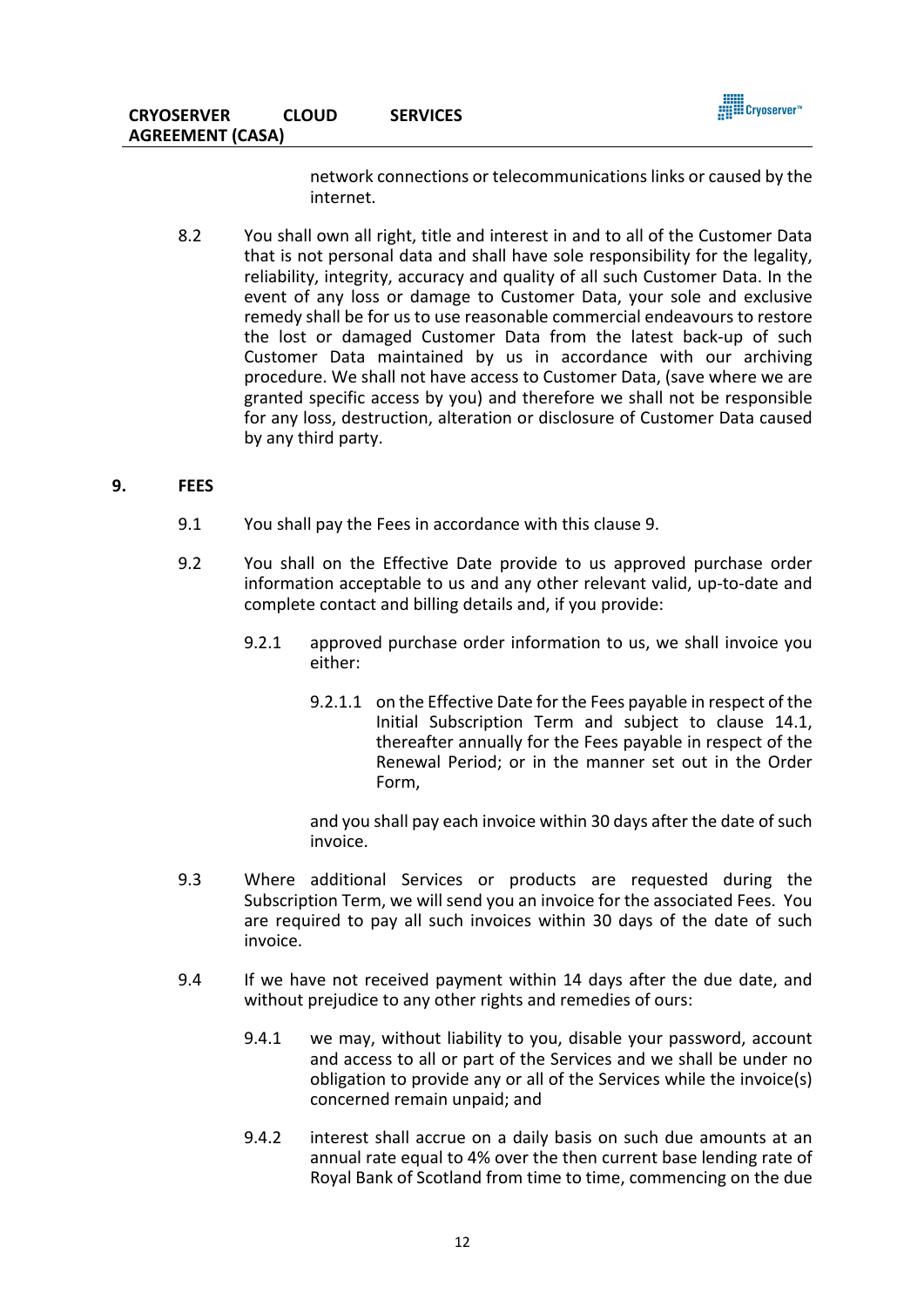

date and continuing until fully paid, whether before or after judgment.

- 9.5 All amounts and Fees stated or referred to in this Cloud Services Agreement:
	- 9.5.1 shall be payable in the currency billed;
	- 9.5.2 are, subject to clause 13.4.2, non-cancellable and non-refundable;
	- 9.5.3 are exclusive of value added tax, which shall be added to our invoice(s) at the appropriate rate where applicable.
- 9.6 We shall be entitled to increase the Fees, at the start of each Renewal Period by no more than 5%, upon 90 days' prior notice to you and the Order Form shall be deemed to have been amended accordingly.

## **10. PROPRIETARY RIGHTS**

- 10.1 You acknowledge and agree that we and/or our licensors own all intellectual property rights in the Software, Subscription Service, the Documentation, the Storage Subscription and the Support Services. Except as expressly stated herein, this Cloud Services Agreement does not grant you any rights to, or in, patents, copyright, database right, trade secrets, trade names, trademarks (whether registered or unregistered), or any other rights or licences in respect of the Software, Subscription Service, the Documentation, the Storage Subscription or the Support Services.
- 10.2 We confirm that we have all the rights in relation to the Software, Subscription Services, the Documentation, the Storage Subscription and the Support Services that are necessary to grant all the rights we purport to grant under, and in accordance with, the terms of this Cloud Services Agreement.

#### **11. CONFIDENTIALITY**

- 11.1 Each of us may be given access to Confidential Information from each other in order to perform its obligations under this Cloud Services Agreement. A party's Confidential Information shall not be deemed to include information that:
	- 11.1.1 is or becomes publicly known other than through any act or omission of the receiving party;
	- 11.1.2 was in the other party's lawful possession before the disclosure;
	- 11.1.3 is lawfully disclosed to the receiving party by a third party without restriction on disclosure;
	- 11.1.4 is independently developed by the receiving party, which independent development can be shown by written evidence; or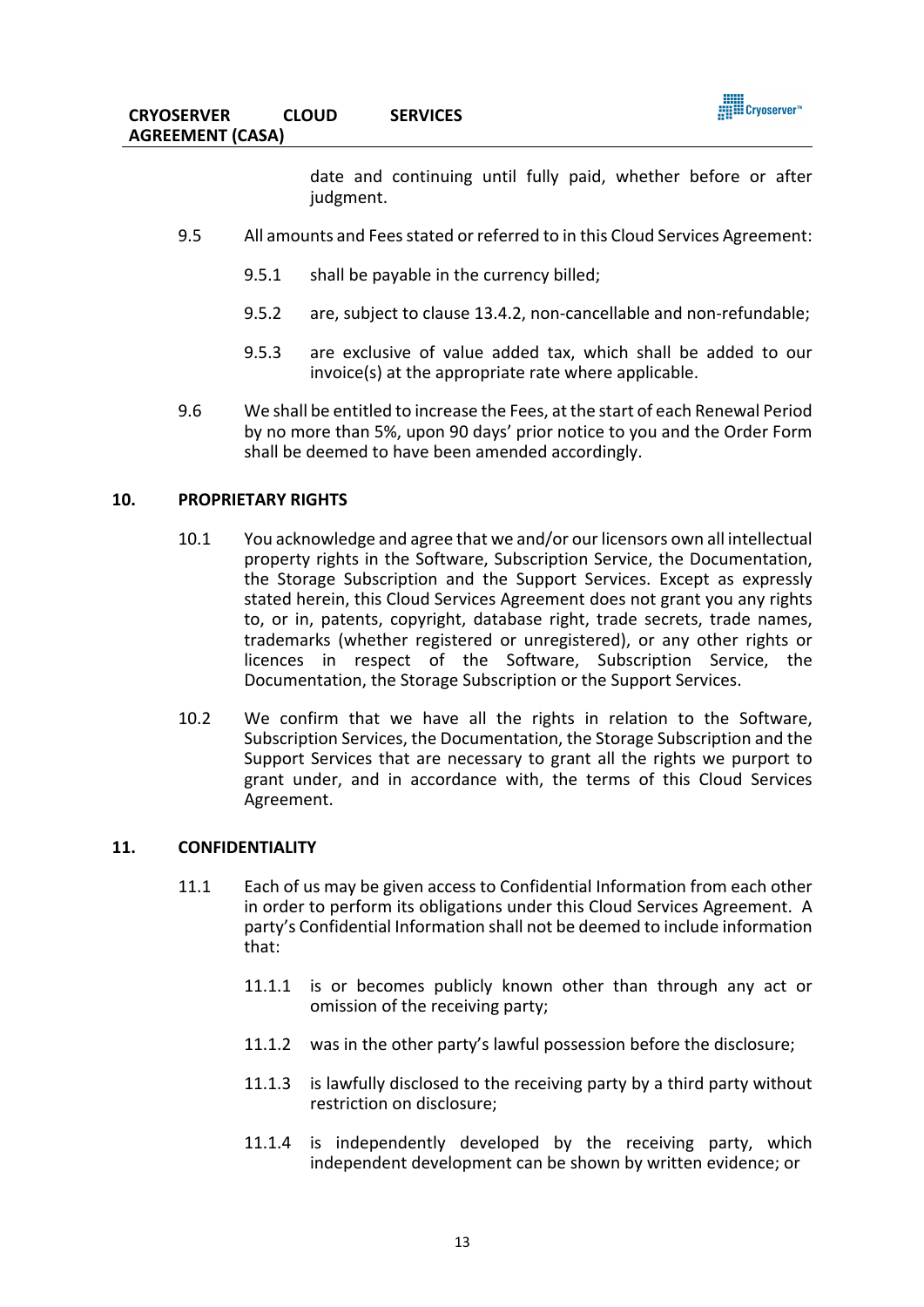

- 11.1.5 is required to be disclosed by law, by any court of competent jurisdiction or by any regulatory or administrative body.
- 11.2 We shall each hold the each other's Confidential Information in confidence and, unless required by law, not make the other's Confidential Information available to any third party, or use the other's Confidential Information for any purpose other than the implementation of this Cloud Services Agreement.
- 11.3 We shall each take all reasonable steps to ensure that the other's Confidential Information to which it has access is not disclosed or distributed by its employees or agents in violation of the terms of this Cloud Services Agreement.
- 11.4 Neither of us shall be responsible for any loss, destruction, alteration or disclosure of Confidential Information caused by any third party.
- 11.5 You acknowledge that details of the Services, and the results of any performance tests of the Services, constitute our Confidential Information.
- 11.6 We acknowledge that your Customer Data is your Confidential Information.
- 11.7 No party shall make, or permit any person to make, any public announcement concerning this Cloud Services Agreement without the prior written consent of the other parties (such consent not to be unreasonably withheld or delayed), except as required by law, any governmental or regulatory authority (including, without limitation, any relevant securities exchange), any court or other authority of competent jurisdiction.
- 11.8 The above provisions of this clause 11 shall survive termination of this Cloud Services Agreement, however arising.

#### **12. INDEMNITY**

- 12.1 You shall defend, indemnify and hold harmless us against claims, actions, proceedings, losses, damages, expenses and costs (including without limitation court costs and reasonable legal fees) arising out of or in connection with your use of the Services, provided that:
	- 12.1.1 we are given prompt notice of any such claim;
	- 12.1.2 we provide reasonable co-operation to you in the defence and settlement of such claim, at your expense; and
	- 12.1.3 you are given sole authority to defend or settle the claim.
- 12.2 We shall defend you, your officers, directors and employees against any claim that the Services infringes any United Kingdom patent effective as of the Effective Date, copyright, trade mark, database right or right of confidentiality, and shall indemnify you for any amounts awarded against you in judgment or settlement of such claims, provided that: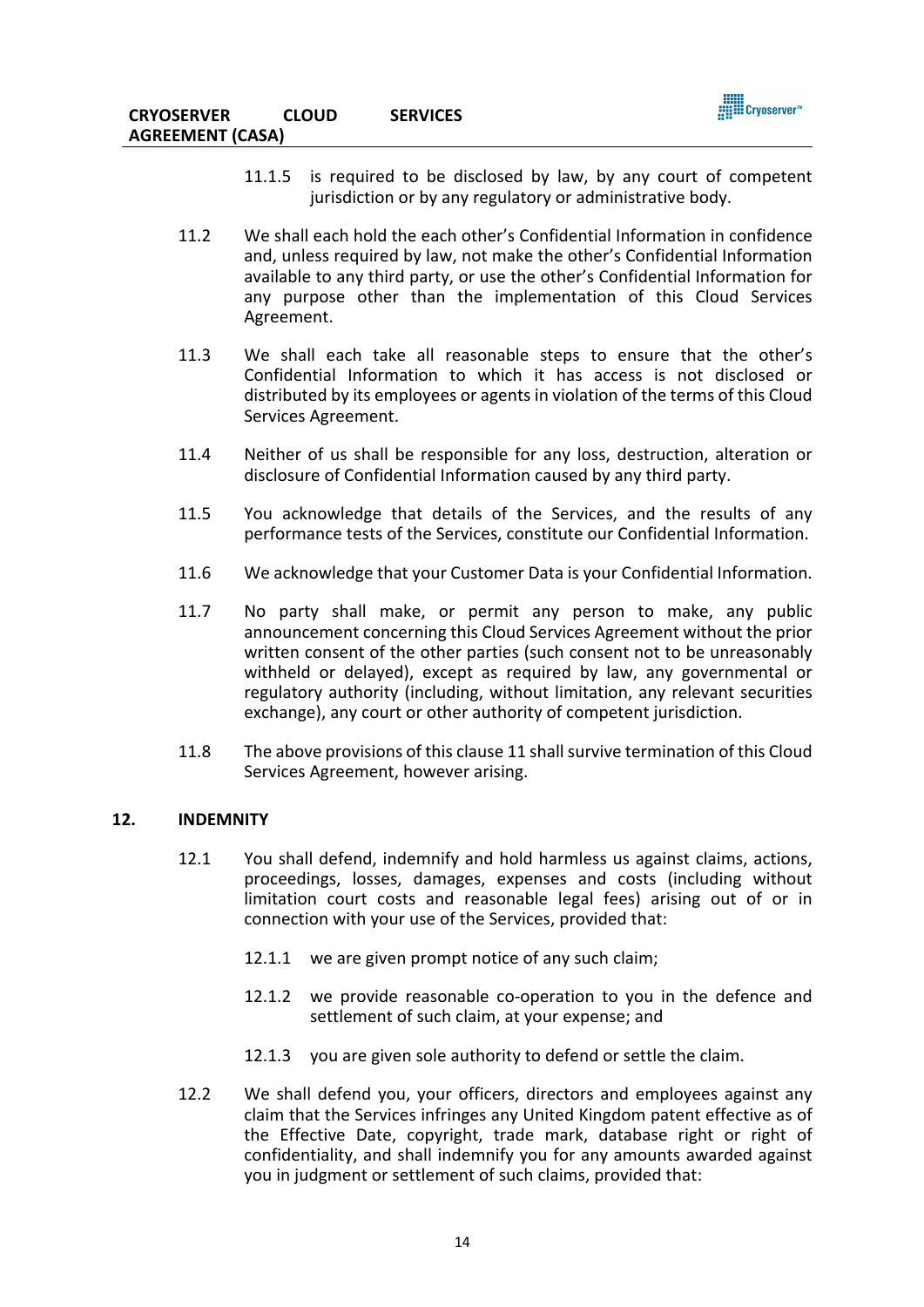

- 12.2.1 we are given prompt notice of any such claim;
- 12.2.2 you provide reasonable co-operation to us in the defence and settlement of such claim, at our expense; and
- 12.2.3 we are given sole authority to defend or settle the claim.
- 12.3 In the defence or settlement of any claim, we may procure the right for you to continue using the Services, replace or modify the Services so that they become non-infringing or, if such remedies are not reasonably available, terminate this Cloud Services Agreement on five business days' notice to you without any additional liability or obligation to pay liquidated damages or other additional costs to you.
- 12.4 In no event shall we, our employees, agents and sub-contractors be liable to you to the extent that the alleged infringement is based on:
	- 12.4.1 a modification of the Services by anyone other than us; or
	- 12.4.2 your use of the Services in a manner contrary to the instructions given to you by us; or
	- 12.4.3 your use of the Services after notice of the alleged or actual infringement from us or any appropriate authority.
- 12.5 The foregoing and clause 13.4.2 states your sole and exclusive rights and remedies, and our (including our employees, agents' and sub-contractors) entire obligations and liability, for infringement of any patent, copyright, trade mark, database right or right of confidentiality.

### **13. LIMITATION OF LIABILITY**

- 13.1 This clause 13 sets out our entire financial liability (including any liability for the acts or omissions of its employees, agents and sub-contractors) to you:
	- 13.1.1 arising under or in connection with this Cloud Services Agreement;
	- 13.1.2 in respect of any use made by you of the Services or any part of them; and
	- 13.1.3 in respect of any representation, statement or tortious act or omission (including negligence) arising under or in connection with this Cloud Services Agreement.
- 13.2 Except as expressly and specifically provided in this Cloud Services Agreement:
	- 13.2.1 you assume sole responsibility for results obtained from the use of the Services by you, and for conclusions drawn from such use. We shall have no liability for any damage caused by errors or omissions in any information, instructions or scripts provided to us by you in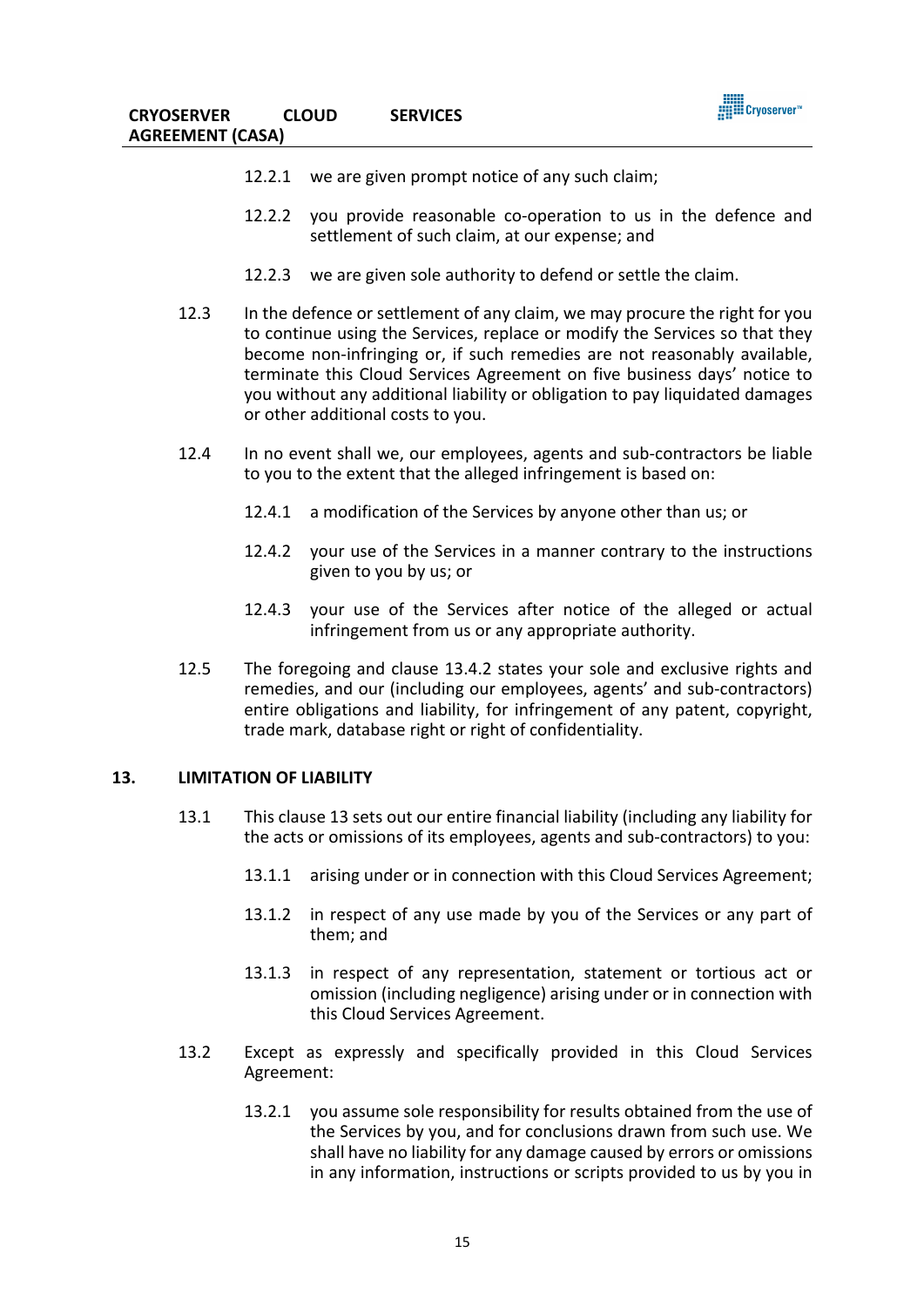



connection with the Services, or any actions taken by us at your direction;

- 13.2.2 all warranties, representations, conditions and all other terms of any kind whatsoever implied by statute or common law are, to the fullest extent permitted by applicable law, excluded from this Cloud Services Agreement; and
- 13.2.3 the Services are provided to you on an as is basis.
- 13.3 Nothing in this Cloud Services Agreement excludes our liability:
	- 13.3.1 for death or personal injury caused by our negligence; or
	- 13.3.2 for fraud or fraudulent misrepresentation.
- 13.4 Subject to clause 13.2 and clause 13.3:
	- 13.4.1 we shall not be liable whether in tort (including for negligence or breach of statutory duty), contract, misrepresentation, restitution or otherwise for any loss of profits, loss of business, depletion of goodwill and/or similar losses or loss or corruption of data or information, or pure economic loss, or for any special, indirect or consequential loss, costs, damages, charges or expenses however arising under this Cloud Services Agreement; and
	- 13.4.2 our total aggregate liability in contract restitution or otherwise, arising in connection with the performance or contemplated performance of this Cloud Services Agreement shall be limited to 125% of the total Fees paid for the Services during the 12 months immediately preceding the date on which the claim arose.

#### **14. TERM AND TERMINATION**

- 14.1 This Cloud Services Agreement shall, unless otherwise terminated as provided in this clause 14, commence on the Effective Date and shall continue for the Initial Subscription Term and, thereafter, this Cloud Services Agreement shall be automatically renewed for successive periods of 12 months (each a **Renewal Period**), unless:
	- 14.1.1 either party notifies the other party of termination, in writing, at least 60 days before the end of the Initial Subscription Term or any Renewal Period, in which case this Cloud Services Agreement shall terminate upon the expiry of the applicable Initial Subscription Term or Renewal Period; or
	- 14.1.2 otherwise terminated in accordance with the provisions of this Cloud Services Agreement.
- 14.2 We may terminate this Cloud Services Agreement immediately by written notice to you if: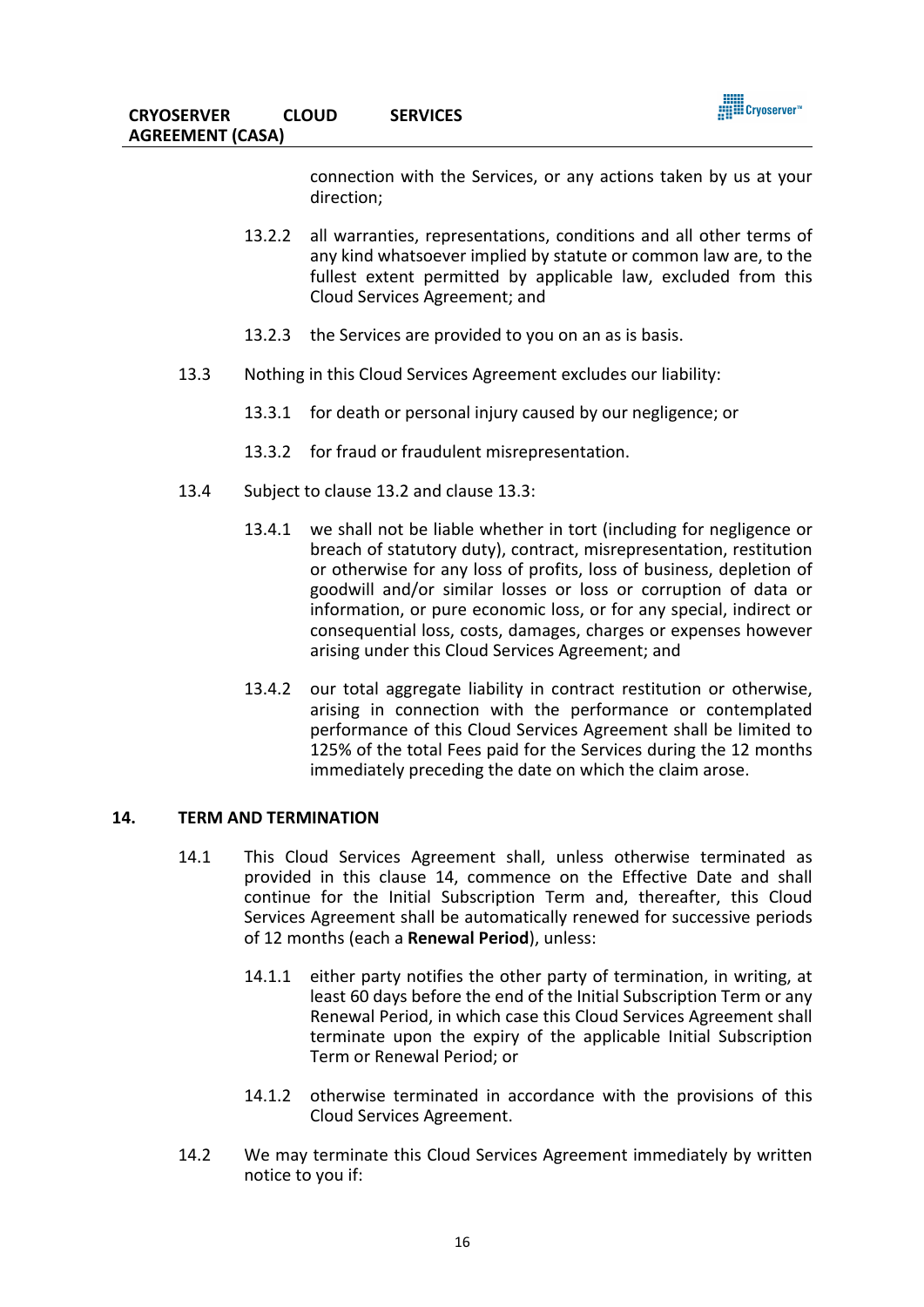

- 14.2.1 you commit a material or persistent breach of this Cloud Services Agreement which you fail to remedy (if remediable) within 14 days after the service of written notice requiring you to do so; or
- 14.2.2 you fail to pay any amount due under this Cloud Services Agreement on the due date for payment and remains in default not less than 14 days after being notified in writing to make such payment,

in such circumstances, we shall retain the Fees paid in relation to the Subscription Term.

- 14.3 Without affecting any other right or remedy available to it, either party may terminate this Cloud Services Agreement with immediate effect by giving written notice to the other party if:
	- 14.3.1 the other party suspends, or threatens to suspend, payment of its debts or is unable to pay its debts as they fall due or admits inability to pay its debts or is deemed unable to pay its debts within the meaning of section 123 of the Insolvency Act 1986;
	- 14.3.2 the other party commences negotiations with all or any class of its creditors with a view to rescheduling any of its debts, or makes a proposal for or enters into any compromise or arrangement with its creditors other than for the sole purpose of a scheme for a solvent amalgamation of that other party with one or more other companies or the solvent reconstruction of that other party;
	- 14.3.3 a petition is filed, a notice is given, a resolution is passed, or an order is made, for or in connection with the winding up of that other party other than for the sole purpose of a scheme for a solvent amalgamation of that other party with one or more other companies or the solvent reconstruction of that other party;
	- 14.3.4 an application is made to court, or an order is made, for the appointment of an administrator, or if a notice of intention to appoint an administrator is given or if an administrator is appointed, over the other party;
	- 14.3.5 the holder of a qualifying floating charge over the assets of that other party has become entitled to appoint or has appointed an administrative receiver;
	- 14.3.6 a person becomes entitled to appoint a receiver over the assets of the other party or a receiver is appointed over the assets of the other party;
	- 14.3.7 a creditor or encumbrancer of the other party attaches or takes possession of, or a distress, execution, sequestration or other such process is levied or enforced on or sued against, the whole or any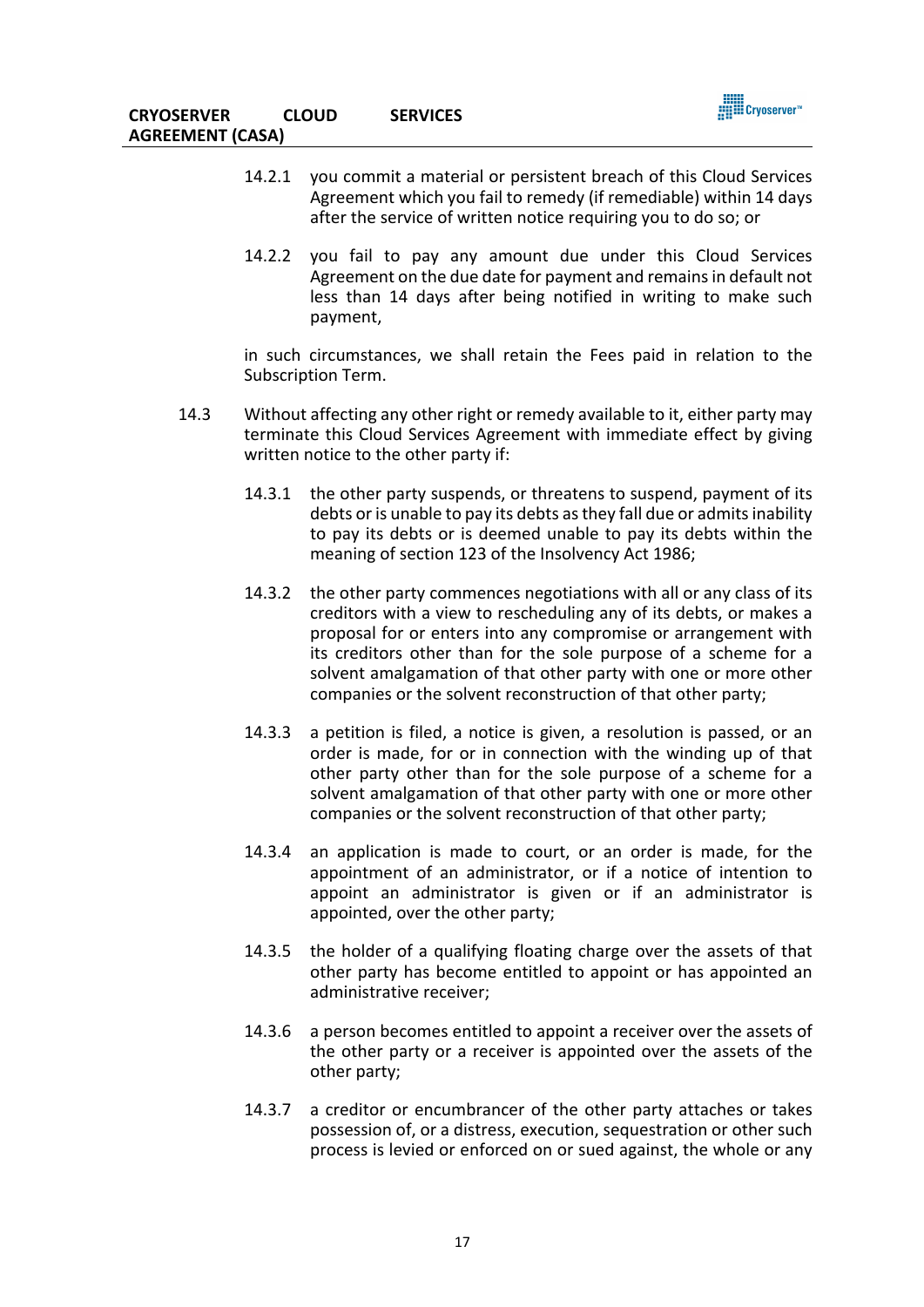

part of the other party's assets and such attachment or process is not discharged within 14 days;

- 14.3.8 any event occurs, or proceeding is taken, with respect to the other party in any jurisdiction to which it is subject that has an effect equivalent or similar to any of the events mentioned in clause 14.3.1 to clause 14.3.7 (inclusive);
- 14.3.9 the other party suspends or ceases, or threatens to suspend or cease, carrying on all or a substantial part of its business; or
- 14.3.10 the warranty given by us in clause 7.4 of this Cloud Services Agreement is found to be untrue or misleading.
- 14.4 On termination of this Cloud Services Agreement for any reason:
	- 14.4.1 all licences granted under this Cloud Services Agreement shall immediately terminate;
	- 14.4.2 each party shall return and make no further use of any equipment, property, Documentation and other items (and all copies of them) belonging to the other party;
	- 14.4.3 we may destroy or otherwise dispose of any of your data in our possession unless we receive, no later than thirty days after the Effective Date of the termination of this Cloud Services Agreement, a written request for the delivery to you of the then most recent back-up of your data. We shall use reasonable commercial endeavours to deliver the back-up to you within 30 days of receipt of such a written request, provided that you have, at that time, paid the Fees outstanding at and resulting from termination (whether or not due at the date of termination). You shall pay all reasonable expenses incurred by us in returning or disposing of Customer Data as set out on the Order Form or otherwise agreed in writing between us;
	- 14.4.4 any rights, remedies, obligations or liabilities of the parties that have accrued up to the date of termination, including the right to claim damages in respect of any breach of the Cloud Services Agreement which existed at or before the date of termination shall not be affected or prejudiced; and
	- 14.4.5 subject to clause 14.4, we shall immediately stop processing all new emails and prevent access to the Services.
- 14.5 Upon termination of this Cloud Services Agreement, we are able to provide you with a read only annual licence to access your email archive environment. This licence would enable you to read, search and export data out of the environment. There is a Read Only Archive Fee for this facility as set out in the Order Form.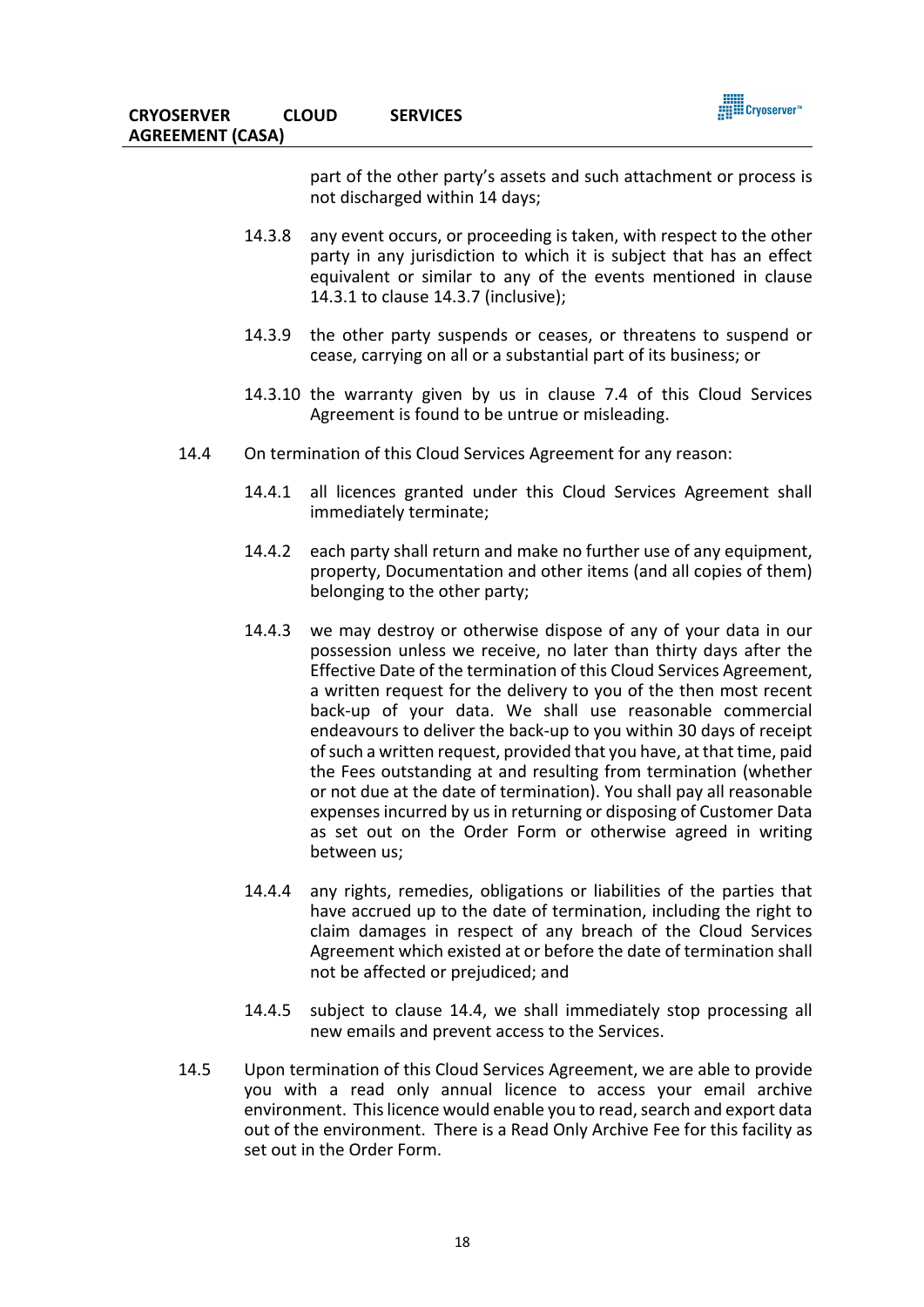

#### **15. COMMUNICATIONS BETWEEN US**

- 15.1 If any provision in this Cloud Services Agreement requires you to give us notice in writing, you should send this to us by both pre-paid post to the Cryoserver company set out in the Order Form at Wigglesworth House, 69 Southwark Bridge Road, London, SE1 9HH or by email to accounts@cryoserver.com. We will confirm receipt by contacting you in writing or by email..
- 15.2 If we have to contact you or give you notice in writing, we will do so by both pre-paid post and email to the addresses you provide or confirm to us and you will confirm receipt of the same.

#### **16. FORCE MAJEURE**

We shall have no liability to you under this Cloud Services Agreement if it is prevented from or delayed in performing its obligations under this Cloud Services Agreement, or from carrying on its business, by acts, events, omissions or accidents beyond its reasonable control, including, without limitation, strikes, lock-outs or other industrial disputes (whether involving our workforce or any other party), failure of a utility service or transport or telecommunications network, act of God, war, riot, civil commotion, pandemic or epidemic, malicious damage, compliance with any law or governmental order, rule, regulation or direction, accident, breakdown of plant or machinery, fire, flood, storm or default of suppliers or subcontractors, provided that you are notified of such an event and its expected duration.

#### **17. OTHER IMPORTANT TERMS**

- 17.1 We may transfer our rights and obligations under these terms to another organisation. We will always tell you in writing if this happens and we will ensure that the transfer will not affect your rights under the contract.
- 17.2 You may only transfer your rights or your obligations under this Cloud Services Agreement to another person if we agree in writing.
- 17.3 This Cloud Services Agreement does not give rise to any rights under the Contracts (Rights of Third Parties) Act 1999 to enforce any term of this Cloud Services Agreement.
- 17.4 Nothing in this Cloud Services Agreement is intended to or shall operate to create a partnership between us, or authorise either of us to act as agent for the other, and neither of us shall have the authority to act in the name or on behalf of or otherwise to bind the other in any way (including, but not limited to, the making of any representation or warranty, the assumption of any obligation or liability and the exercise of any right or power).
- 17.5 Each of us acknowledges and agrees that in entering into this Cloud Services Agreement neither of us is relying on any undertaking, promise, assurance, statement, representation, warranty or understanding (whether in writing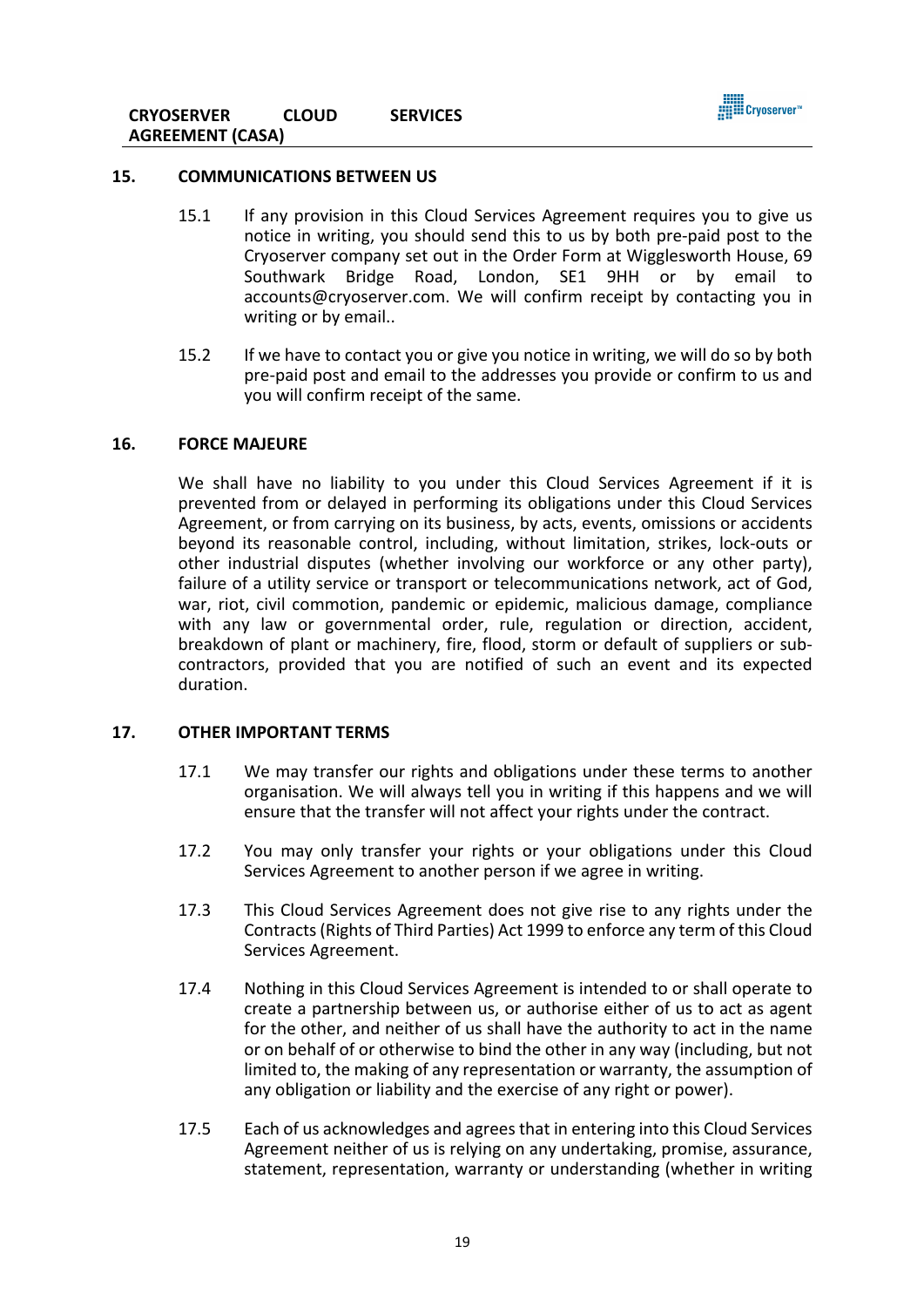

or not) of any person (whether party to this Cloud Services Agreement or not) relating to the subject matter of this Cloud Services Agreement, other than as expressly set out in this Cloud Services Agreement.

- 17.6 Except as expressly provided in this Cloud Services Agreement the rights and remedies provided under this Cloud Services Agreement are in addition to, and not exclusive of, any rights or remedies provided by law.
- 17.7 This Cloud Services Agreement, the Schedule and any documents annexed as appendices to this Cloud Services Agreement contain the whole agreement between us relating to the subject matter.
- 17.8 Each of the paragraphs of these terms operates separately. If any court or relevant authority decides that any of them are unlawful, the remaining paragraphs will remain in full force and effect.
- 17.9 If we do not insist immediately that you do anything you are required to do under these terms, or if we delay in taking steps against you in respect of your breaking this contract, that will not mean that you do not have to do those things and it will not prevent us taking steps against you at a later date.
- 17.10 **Which laws apply to this Cloud Services Agreement and where you may bring legal proceedings**. This Cloud Services Agreement and any dispute or claim arising out of or in connection with it or its subject matter or formation (including non-contractual disputes or claims) shall be governed by and construed in accordance with the law of England and Wales. Each of us irrevocably agrees that the courts of England and Wales shall have exclusive jurisdiction to settle any dispute or claim arising out of or in connection with this Cloud Services Agreement or its subject matter or formation (including non-contractual disputes or claims).
- 17.11 **Alternative dispute resolution**. Alternative dispute resolution is a process where an independent body considers the facts of a dispute and seeks to resolve it, without you having to go to court. If you are not happy with how we have handled any complaint, you may want to contact the alternative dispute resolution provider we use. You can submit a complaint to Centre for Effective Dispute Resolution (CEDR) via their website at adr@cedr.com.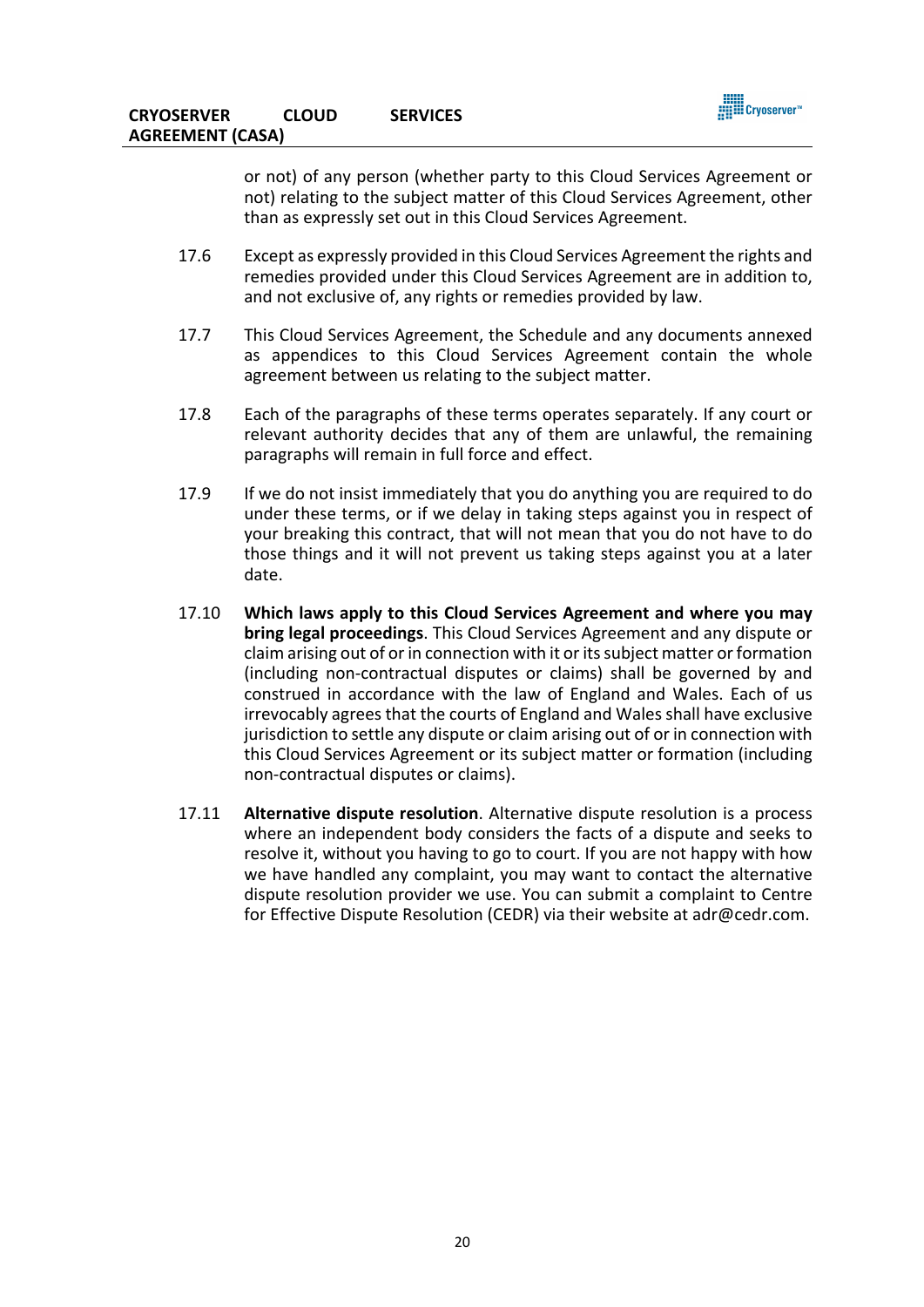

The Schedule

1. DEFINITIONS

The following definitions apply in this Schedule.

**Business Day**: a day other than a Saturday, Sunday or public holiday in England when banks in London are open for business.

**Commercially Reasonable Efforts**: the same degree of priority and diligence with which we meet the support needs of our other similar customers.

**Contact List**: a current list of telephone numbers and e-mail addresses provided to you to enable you to make Support Requests.

**Customer Cause**: any of the following causes:

- (a) any improper use, misuse or unauthorised alteration of the Software by you;
- (b) any use of the Software by you in a manner inconsistent with the then-current Documentation;
- (c) the use by you of any hardware or software not provided by us; or
- (d) the use of a non-current version or release of the Software.

**Fault**: any failure or error of the Software referred to in the Service Level Table.

**Help Desk Support:** any support provided by help desk technicians sufficiently qualified and experienced to identify and resolve most support issues relating to the Software.

**Higher-level Support:** any higher-level support provided by contacting the Higher-Level Support on the Contact List.

**Out-of-scope Services**: any of the following services:

- (a) any services provided by us in connection with any apparent problem regarding the Software reasonably determined by us not to have been caused by a Fault, but rather by a Customer Cause or a cause outside our control (including any investigational work resulting in such a determination);
- (b) any Higher-level Support provided in the circumstances specified in paragraph 3.3;
- (c) support for other hardware or software; or
- (d) cloud infrastructure management and support which is handled directly by our third party partner.

**Service Levels**: the service level responses and response times referred to in the Service Level Table.

**Service Level Table**: the table set out in paragraph 5.1.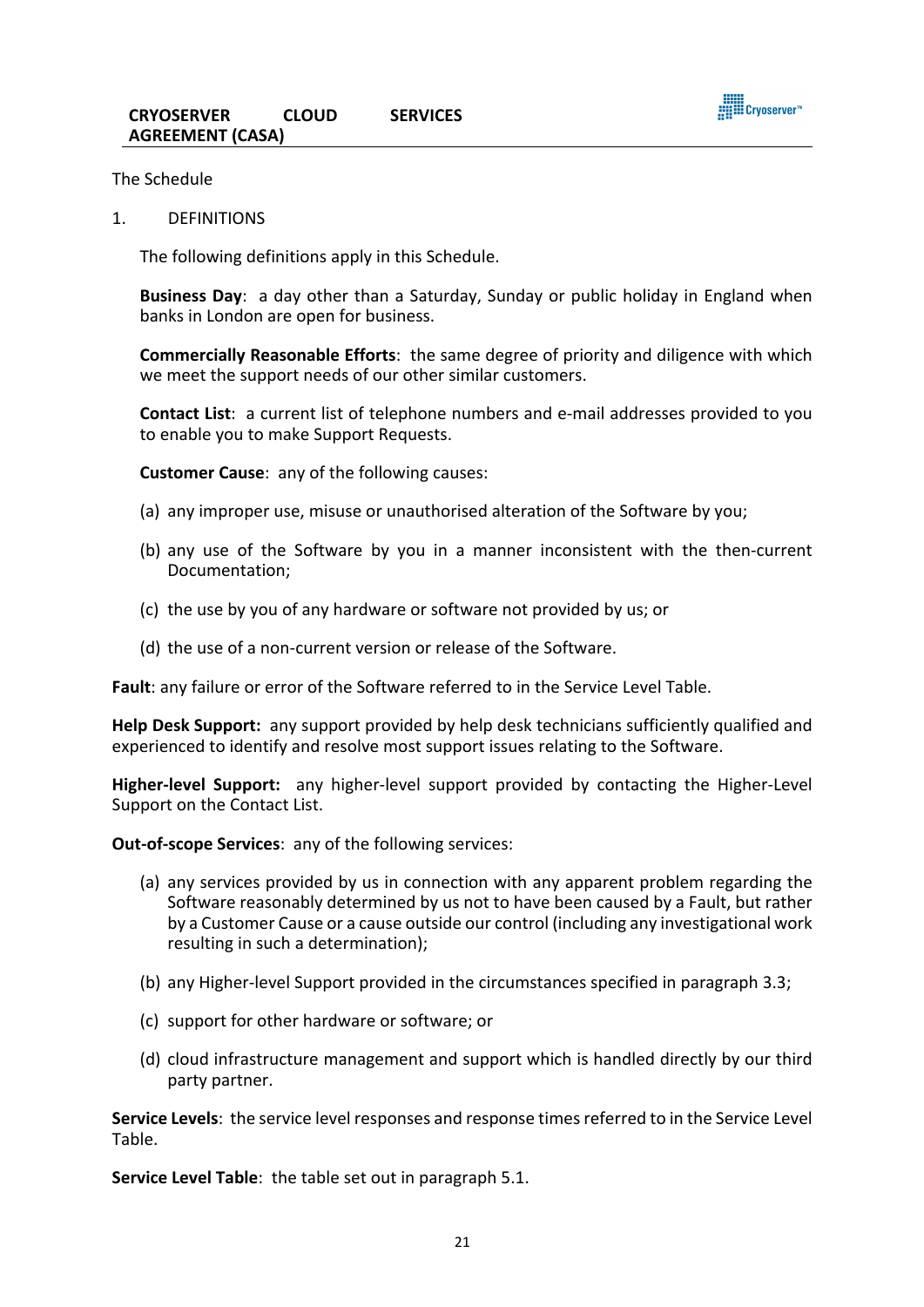

**Solution**: either of the following outcomes:

- (a) correction of a Fault; or
- (b) a workaround in relation to a Fault (including a reversal of any changes to the Software if deemed appropriate by us) that is reasonably acceptable to you.

**Support Hours**: for UK customers 9.00 am to 5.00 pm local UK time, each Business Day, for US customers 9.00 am to 5.00 pm Eastern Time on each UK Business Day.

**Support Period**: the Initial Subscription Term, the Renewal Period and, if requested by you, any period during which you transfer the Services to an alternate service provider.

**Support Request**: request made by you in accordance with this Schedule for Support Services in relation to the Software, including correction of a Fault.

**Support Services**: maintenance of the then-current version or release of the Software, including Help Desk Support and Higher-level Support, but excluding any Out-of-scope Services.

- 2. SUPPORT SERVICES
- 2.1 During the Support Period we shall perform the Support Services during the Support Hours in accordance with the Service Levels.
- 2.2 As part of the Support Services, we shall:
	- 2.2.1 provide Help Desk Support by means of the following telephone number for UK and Europe 0800 280 0525 and the following US Toll Free telephone number for the Rest of the World 1-866-894-9752 and e-mail address support@cryoserver.com;
	- 2.2.2 commit appropriate resources to the provision of Higher-Level Support;
	- 2.2.3 where Help Desk Support is not provided within the relevant Service Level response time set out in paragraph 5.1.2 and you escalate a Support Request to request Higher-Level Support;
	- 2.2.4 use Commercially Reasonable Efforts to correct all Faults notified under paragraph 4.3.1; and
	- 2.2.5 provide technical support for the Software in accordance with the Service Levels.
- 2.3 Any Higher-level Support requested by you and provided by an individual whose qualification or experience is greater than that reasonably necessary to resolve the relevant Support Request shall be deemed an Out-of-scope Service, provided that an appropriately qualified or experienced individual was available at the time when the Higher-level Support was sought.
- 2.4 We may reasonably determine that any services are Out-of-scope Services. If we make any such determination, we shall promptly notify you of that determination.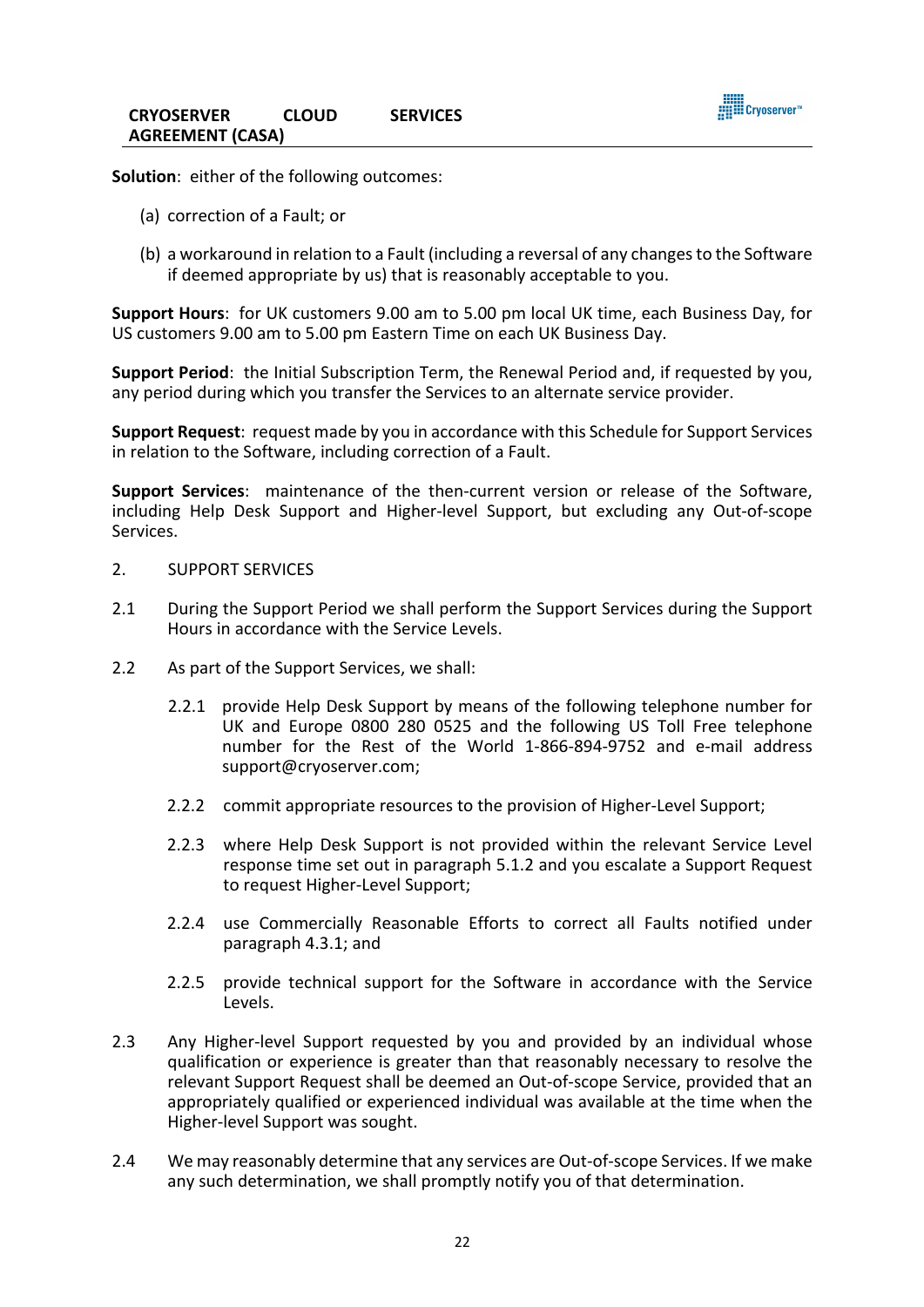

- 2.5 You acknowledge that we are not obliged to provide Out-of-scope Services.
- 2.6 Where there is a Fault which requires the involvement of our third party cloud infrastructure provider, we will liaise with them and keep you informed as to progress in accordance with the Service Level Table.
- 3. FEES
- 3.1 The provision of Support Services on a remote, off-site basis (such as over the telephone or by e-mail) is included in the Subscription Fee.
- 3.2 The provision of Support Services outside the Support Period or at your Site or the provision of Out-of-scope Services shall be charged for at the applicable time and materials rates set out in our price list.
- 4. SUBMITTING SUPPORT REQUESTS AND ACCESS
- 4.1 You may request Support Services by way of a Support Request.
- 4.2 Each Support Request shall include a description of the problem and the start time of the incident.
- 4.3 You shall provide us with:
	- 4.3.1 prompt notice of any Faults; and
	- 4.3.2 such output and other data, Documentation, information, assistance and (subject to compliance with all Customer's security and encryption requirements notified to us in writing) remote access to your System, as are reasonably necessary to assist us to reproduce operating conditions similar to those present when you detected the relevant Fault and to respond to the relevant Support Request.
- 4.4 All Support Services shall be provided remotely from our office.
- 4.5 You acknowledge that, to properly assess and resolve Support Requests, it may be necessary to permit us direct access at your Site, to your System and your files, equipment and personnel.
- 4.6 You shall provide such access promptly, provided that we comply with all your security requirements and other policies and procedures relating to contractors entering and working on your Site notified to us.
- 5. SERVICE LEVELS
- 5.1 We shall:
	- 5.1.1 prioritise all Support Requests based on a reasonable assessment of the severity level of the problem reported; and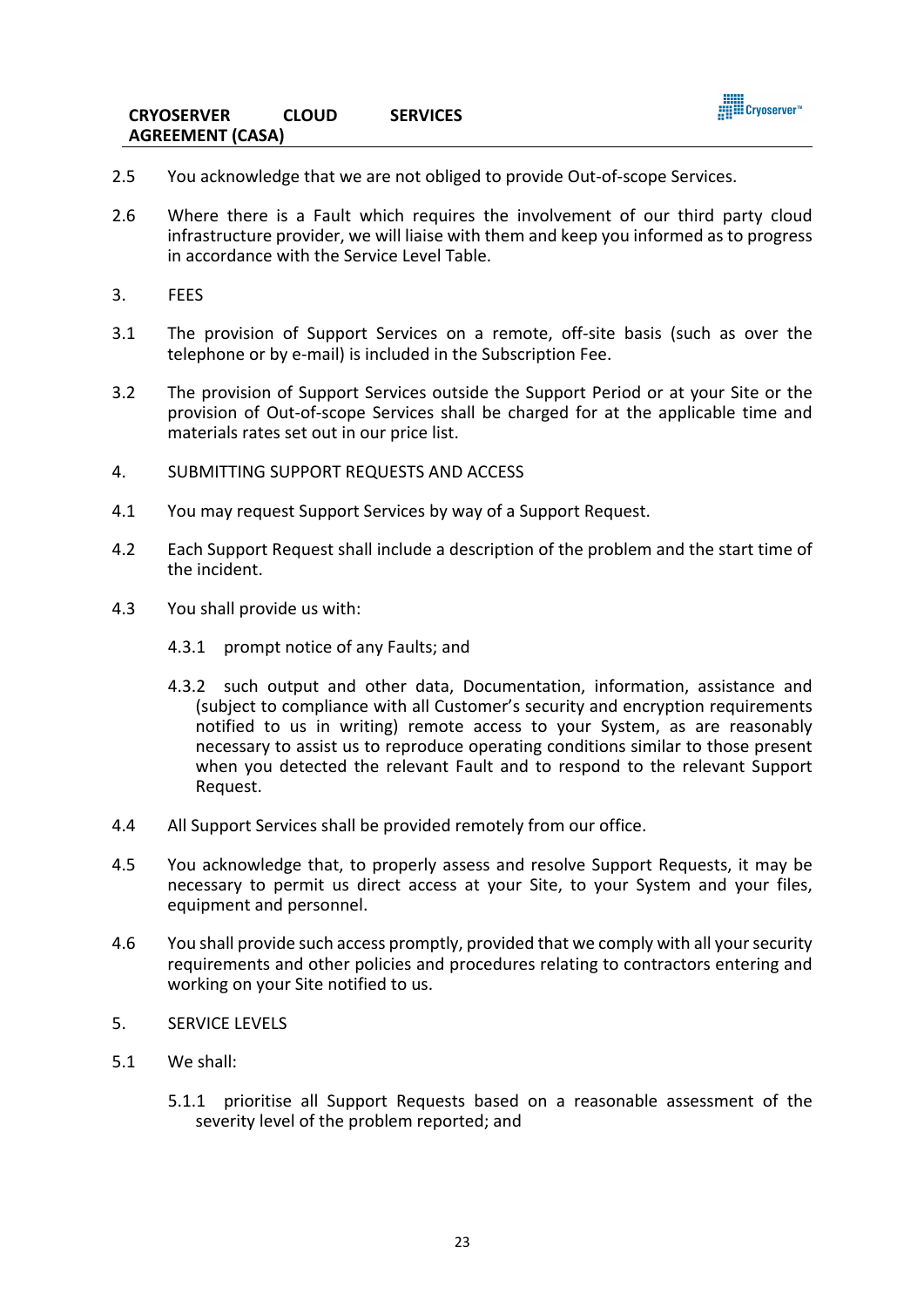

# **CRYOSERVER CLOUD SERVICES AGREEMENT (CASA)**

5.1.2 use all reasonable endeavours to respond to all Support Requests in accordance with the responses and response times specified in the table set out below:

| <b>Severity</b><br>level of Fault | <b>Definition</b>                                                                                                                                                                 | <b>Response Target</b><br><b>Target</b><br><b>Time</b>                                            | <b>Resolution</b><br><b>Time</b> |
|-----------------------------------|-----------------------------------------------------------------------------------------------------------------------------------------------------------------------------------|---------------------------------------------------------------------------------------------------|----------------------------------|
| 1                                 | Complete<br>Software.                                                                                                                                                             | failure of the Less than 2 hours Less than 1 Business<br>within the Support   Day<br><b>Hours</b> |                                  |
| $\overline{2}$                    | Failure of one or more Less than 8 hours Less than 3 Business<br>components of the Software.                                                                                      | within the Support Days<br><b>Hours</b>                                                           |                                  |
| 3                                 | Failure of a non-critical Less than 1 Business Less than 5 Business<br>function, which has<br>no<br>significant effect on the<br>operation of the Software.                       | Day                                                                                               | Days                             |
| 4                                 | Any failure that has minimal Less than 2 Business   As Appropriate<br>the Software,<br>effect on<br>requests for information, or<br>requests for enhancements<br>to the Software. | Days                                                                                              |                                  |

- 5.2 We shall contact you to confirm when the Support Request has been allocated to an engineer and use reasonable endeavours to meet the target resolution times stated in paragraph 5.1.
- 5.3 Each of us may, on a case-by-case basis, agree in writing to a reasonable extension of the Service Level response times.
- 5.4 We shall give you regular updates of the nature and status of its efforts to correct any Fault.
- 6. OTHER REMEDIES

If a Solution is not provided within the relevant Service Level response time, the Support Request may be escalated to each of our respective relationship managers identified on the Order Form and then to their respective senior management.

7. SUB-CONTRACTING

We shall be entitled to sub-contract the Support Services to a third party at any time during the Term and the sub-contractor shall provide the Support Services and the